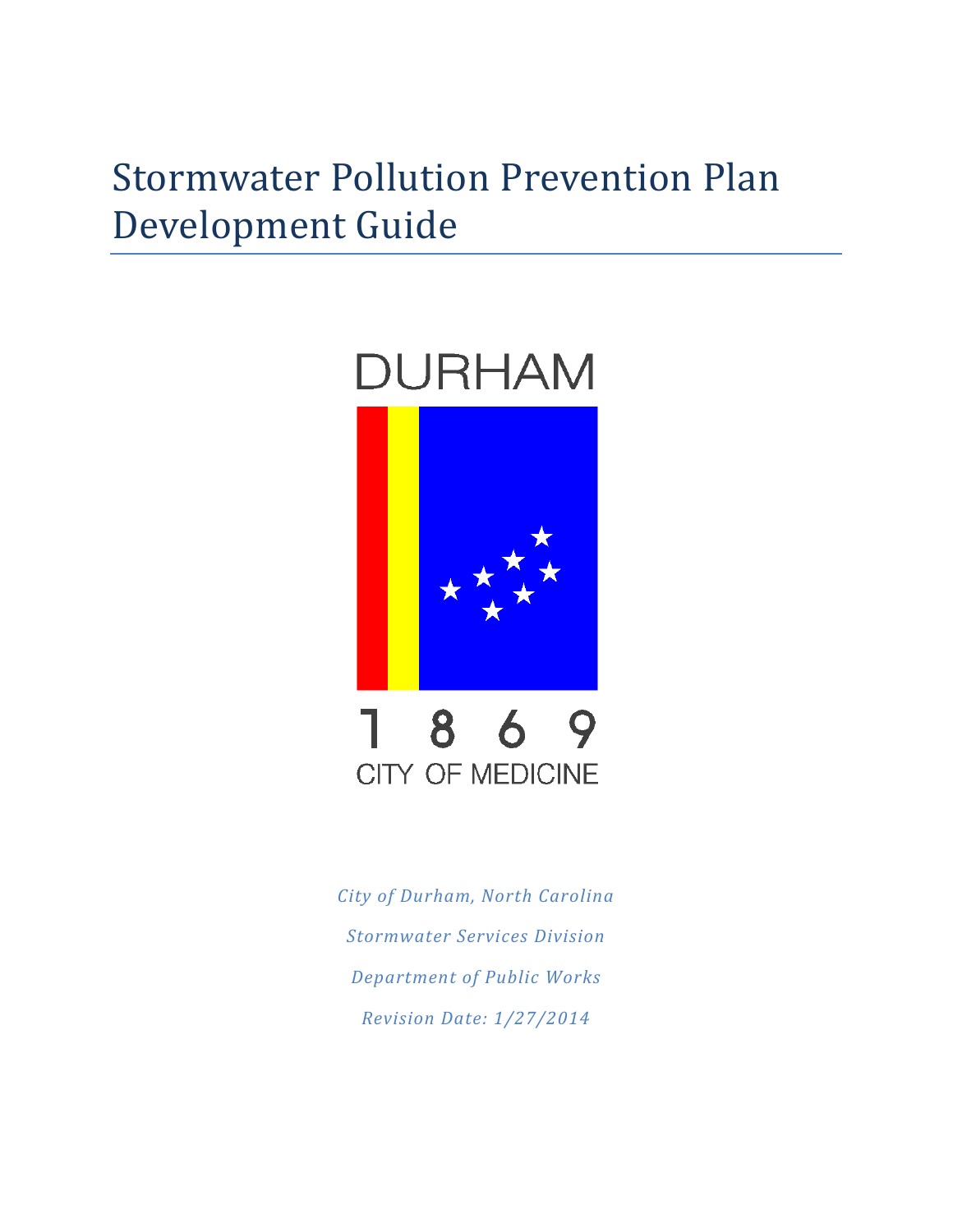## **Table of Contents**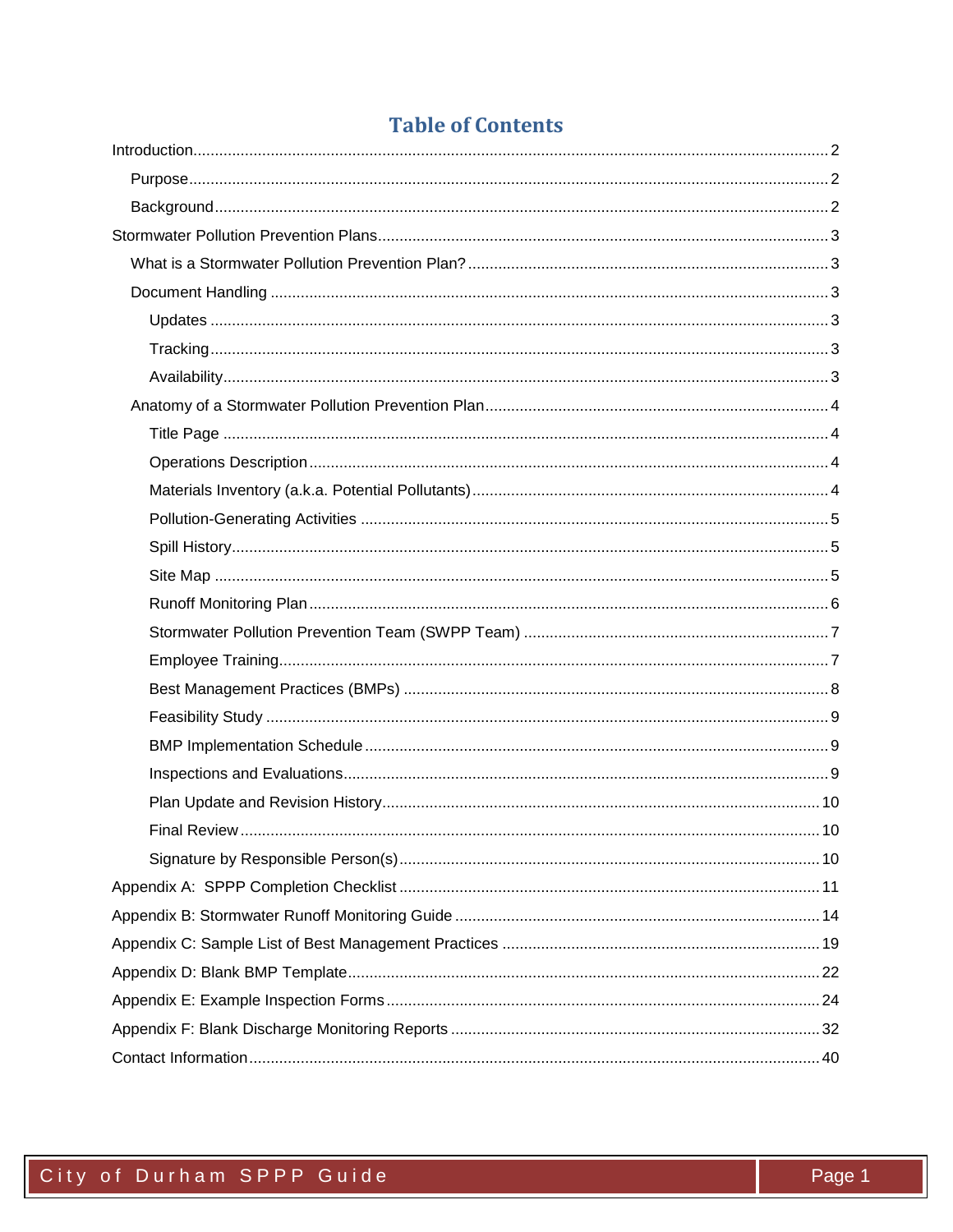## <span id="page-2-0"></span>**Introduction**

#### <span id="page-2-1"></span>**Purpose**

This is a step-by-step guide to developing a Stormwater Pollution Prevention Plan (SPPP) for your business. Essential components of a SPPP will be discussed in detail. This guide considers all City, State, and Federal regulations applicable to SPPPs. There may be cases, though, where additional regulations may apply to your business. You have most likely either been instructed by City of Durham Water Quality staff or by requirement of a National Pollutant Discharge Elimination System (NPDES) Permit to develop a SPPP. You should take the time to read the instructions of City staff and/or your NPDES Permit for any additional requirements in your facility's SPPP beyond those discussed in this guide.

#### <span id="page-2-2"></span>**Background**

In 1972, Congress passed the Clean Water Act. This Act focused on eliminating "point sources" of pollution in streams, such as industries, agricultural operations, and sewage plants. The 1972 Act was highly successful in reducing much of the pollution getting into streams and rivers (surface waters). However, research in the late 1970s and 1980s showed that an increasing amount of pollution entered surface waters via stormwater runoff. Every day, millions of people contribute to the pollution of our nation's streams, lakes, rivers, and oceans through lawful activities like operating motor vehicles or fertilizing lawns, and unlawful activities such as improper waste disposal or illegal dumping.

To combat this broad "non-point" source pollution problem, Congress amended the Clean Water Act in 1987 to require localities of 100,000 or more people to develop programs to reduce pollution from stormwater runoff. With a population of 194,405 (the fourth largest in North Carolina) Durham was subject to this rule. In 1994, The City developed a comprehensive stormwater management program aimed to improve and protect the water quality of Durham's surface waters and assist property owners with flooding problems. This program is implemented by Stormwater & GIS Services, which is part of the Department of Public Works.

Your business (and many others like yours) is required to develop a SPPP because it has the *potential* to release pollutants to the City Municipal Separate Storm Sewer System (MS4) or Waters of the State *and/or* your facility *already has released* pollutants to the MS4 or Waters of the State. The authority for this requirement comes from Durham City Code § 70-511(c)(1)(a) or from your NC State-issued NPDES Permit.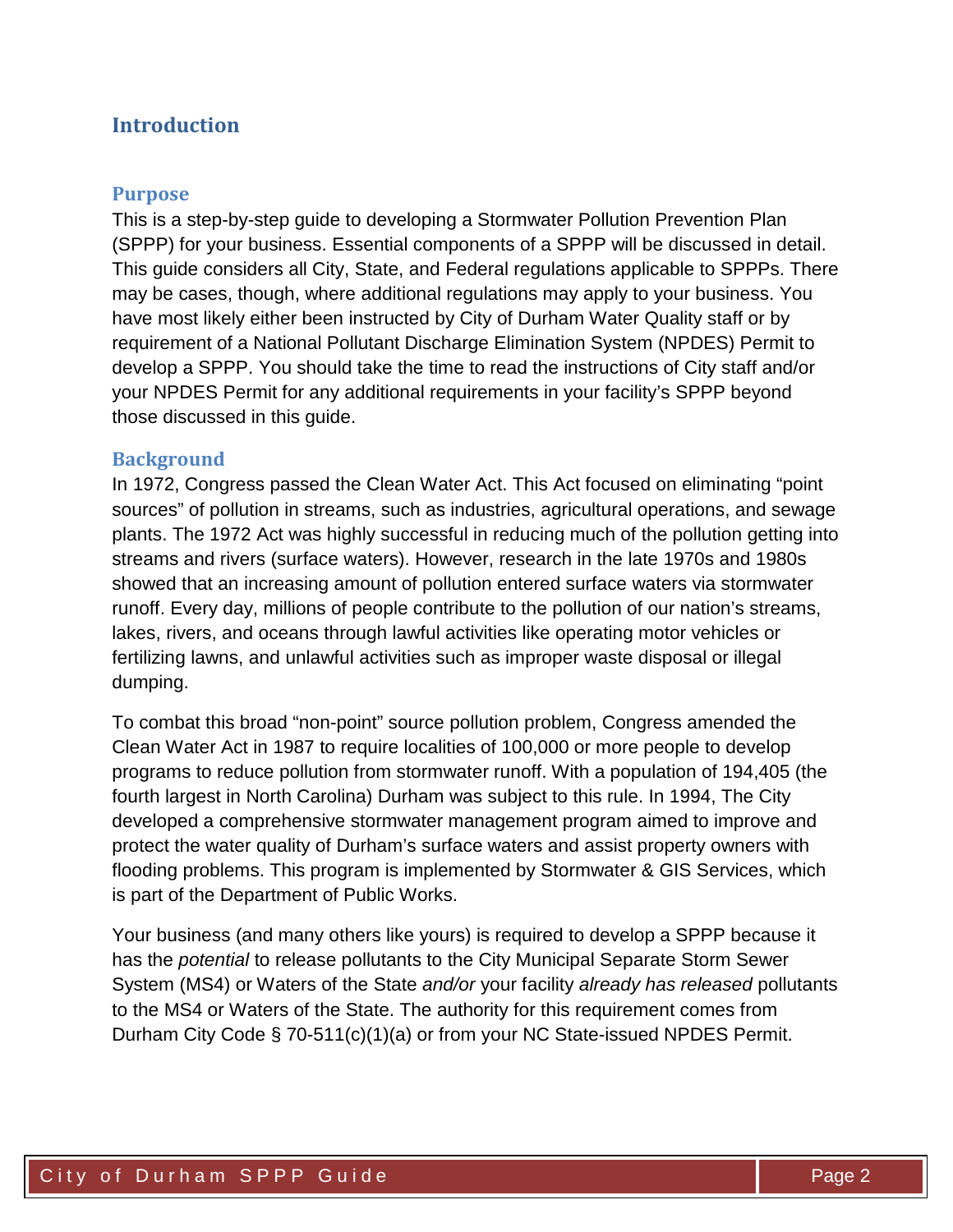## <span id="page-3-0"></span>**Stormwater Pollution Prevention Plans**

## <span id="page-3-1"></span>**What is a Stormwater Pollution Prevention Plan?**

A Stormwater Pollution Prevention Plan (SPPP) is a document that addresses the following goals, specific to the business that develops it:

- 1. To implement and maintain **Best Management Practices** (BMPs) that identify, reduce, eliminate, and/or prevent the discharge of stormwater pollutants.
- 2. To **prevent violations** of surface water quality, groundwater quality, and sediment management standards.
- 3. To **eliminate illicit discharges** to stormwater drainage systems. Illicit discharges, according to Durham City Code (§ 70-511(a)), are "The discharge, emission, disposal, pouring, or pumping, directly or indirectly, to the drainage system of any liquid, solid, gas, or other substance, other than stormwater…" Remember our slogan: "Only rain in the drain!"



*TIP: Storm drains flow directly to streams…WITHOUT any treatment!*

#### <span id="page-3-2"></span>**Document Handling**

Your facility's SPPP is an important document. It must be managed appropriately. There are three main components to handling your SPPP:

#### <span id="page-3-3"></span>**Updates**

Your SPPP must be updated to accommodate significant changes at your facility which cause the documented practices to be less effective in controlling pollutants, or, as required to meet permit conditions, including meeting water quality standards. For example, this may include adding or revising Best Management Practices (BMPs) to account for increased work volume or a workspace expansion.

#### <span id="page-3-4"></span>**Tracking**

Always know where your SPPP is. For most operations, a single copy of this document is recommended. This way, only a single copy must be maintained and updated as necessary. For businesses that require multiple copies be distributed to employees or departments, a document sign-out or tracking system is highly recommended.

#### <span id="page-3-5"></span>**Availability**

An up-to-date version of your facility's SPPP (including all maps, diagrams, forms, and records) must be readily available at all times to your employees as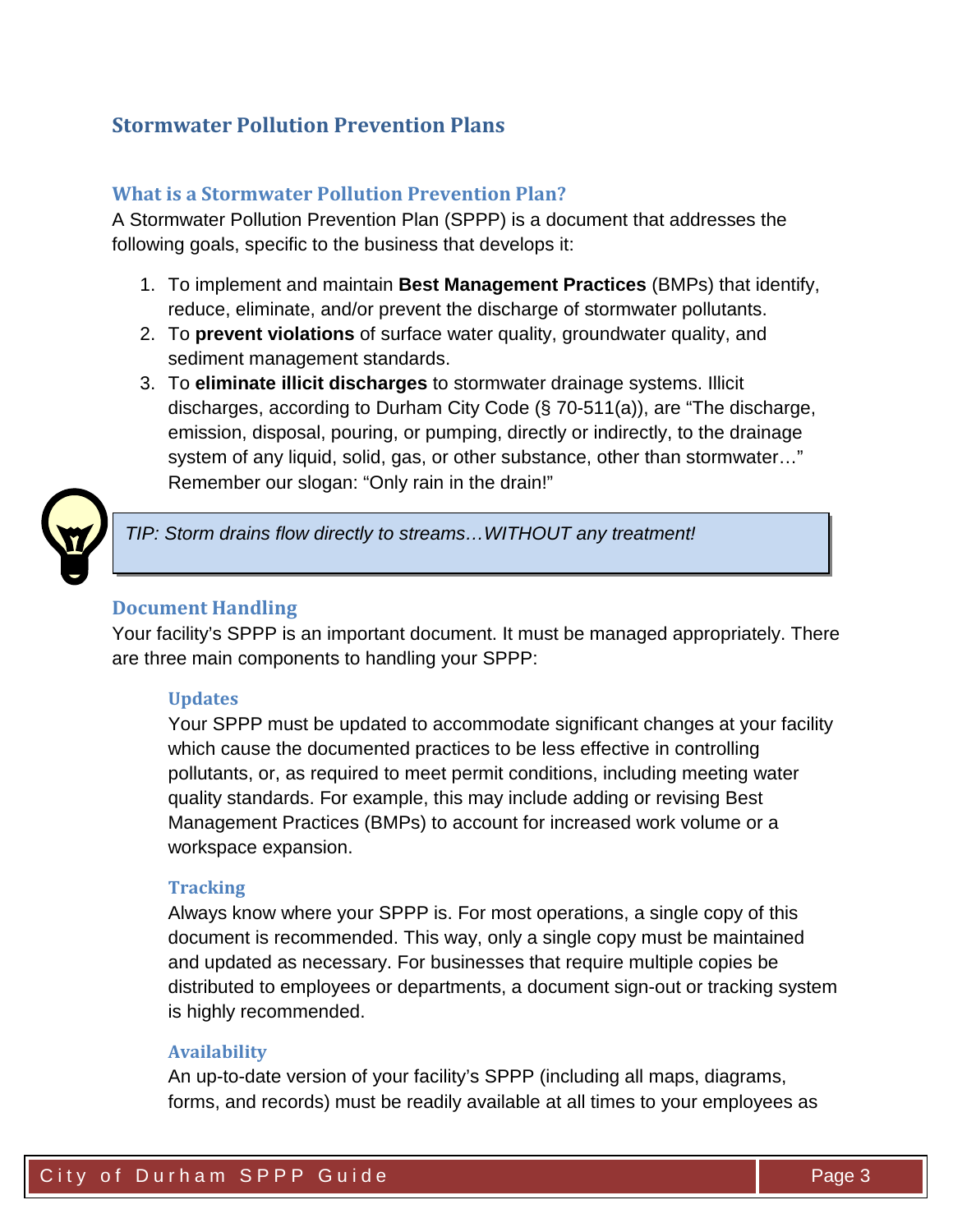well as City of Durham (and State/Federal) personnel. Requests for copies of your SPPP must be filled within two (2) weeks.

## <span id="page-4-0"></span>**Anatomy of a Stormwater Pollution Prevention Plan**

A SPPP is composed of multiple, equally important, sections. Note that while the *format* of this document is variable, the *content* is not.



*TIP: Throughout the process, write your SPPP assuming the reader has no prior knowledge of your facility or operation!*

#### <span id="page-4-1"></span>**Title Page**

The title page should *at a minimum* include:

- the document title (Stormwater Pollution Prevention Plan),
- facility name,
- facility physical address,
- and date of last plan update/revision.

#### <span id="page-4-2"></span>**Operations Description**

Describe the activities conducted in your operation. Include buildings, storage of raw materials, and the flow of goods and materials through the facility. For complex operations, a process flow diagram is helpful. Include any variations that could impact stormwater, including seasonal and climate-related changes in production, particularly if the changes affect contact with stormwater.

#### <span id="page-4-3"></span>**Materials Inventory (a.k.a. Potential Pollutants)**

List significant materials handled, treated, stored, or disposed of that can be exposed to stormwater. Include the location of each material that is exposed to stormwater and a measure of its average on-hand quantity by volume or weight. Also include the significant materials handled during past activities.

Be sure to include:

- Materials handled indoors that could be tracked outdoors by equipment or vehicles.
- Explanations of how significant materials are handled, treated, stored, and disposed of to prevent pollution of stormwater and how each material has or can contaminate stormwater, including past activities.
- A list of the pollutants that may be present in your stormwater discharges.
- Method(s) and location(s) of on-site storage and disposal.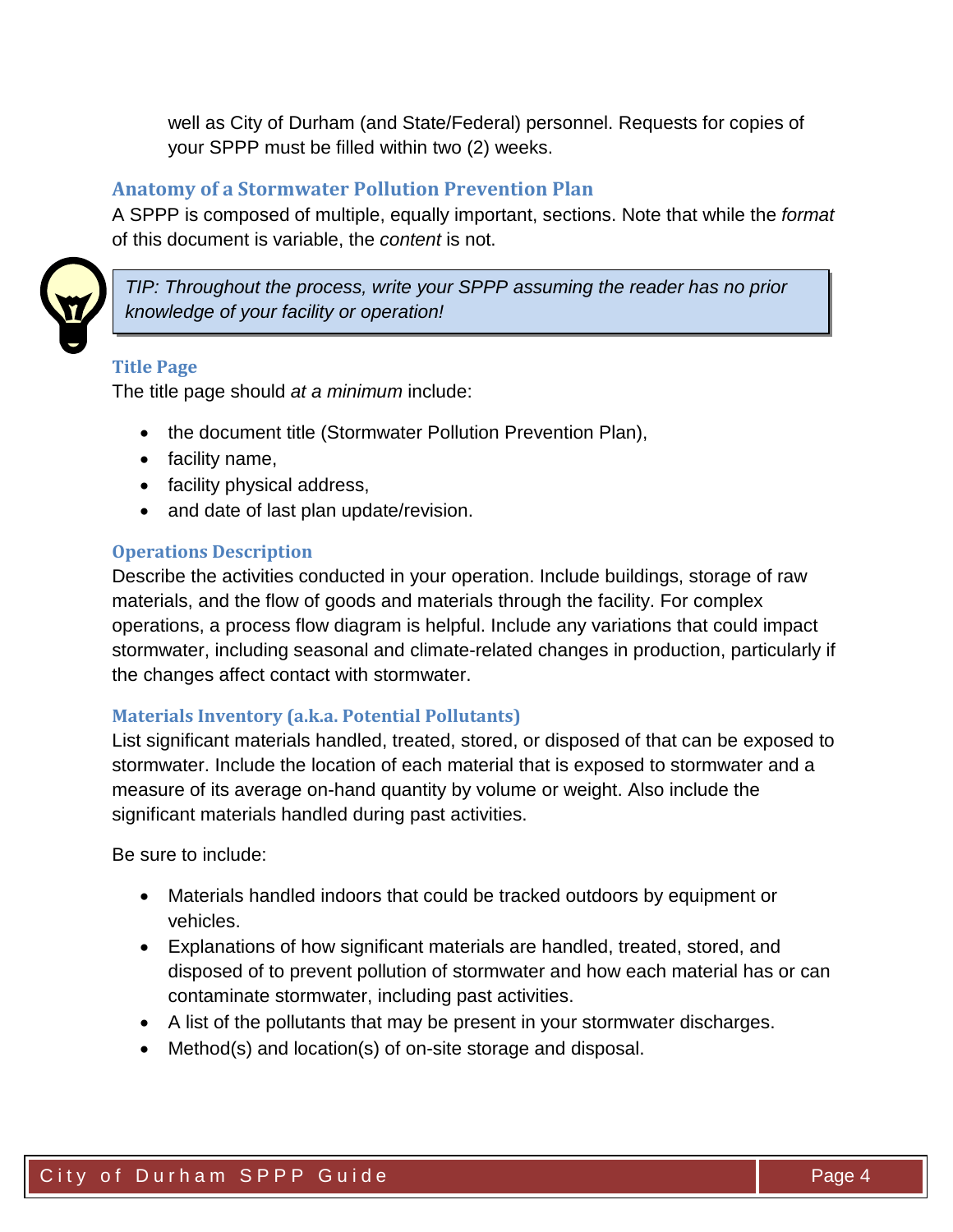

*TIP: Even a water-based or biodegradable product can be a stormwater pollutant!* 

## <span id="page-5-0"></span>**Pollution-Generating Activities**

List pollutant generating activities and areas and describe their potential to be a pollutant source in a significant amount. Pollutant generating activities and areas can include:

- Loading and unloading of bulk dry or liquid materials.
- Dust or particulate generating processes.
- On-site solid waste or residual treatment, storage, or disposal; material handling sites; refuse sites; and sites used for the application or disposal of process wastewaters.
- Vehicle and equipment maintenance, fueling, and washing/cleaning.
- Outdoor storage area(s) of materials or products, stockpile area(s), tank farms, etc.
- Petroleum transfer area.
- Manufacturing building roofs and other processing areas where particles are emitted from air vents and are likely to mix with stormwater.
- Roofs or other surfaces composed of materials that may be mobilized (eluted) by stormwater, (e.g., galvanized or copper roofs).
- Outdoor manufacturing or processing area.
- Plant yards, immediate access roads and rail lines, manufacturing buildings, and areas where industrial activity has taken place in the past and significant materials remain and are exposed to stormwater.

Also check storage tanks, pipes, or pumping areas and note any leaks, spills, or staining. Is the loading and unloading of materials exposed to stormwater? Do the dumpsters have a lid, or are they stored in a covered area? Verify whether the dumpsters or other disposal units have "unsealed" bottoms. Also pay attention to material handling equipment, including everything from vehicles to pallets, where raw and waste materials from industrial activities are exposed to stormwater.

## <span id="page-5-1"></span>**Non-Stormwater Spill History**

List and briefly describe (date, material spilled, quantity spilled, response actions) all significant pollutant spill incidents at the site, including during previous ownership, as records allow. Usually, formatting this section in a table is the simplest way.

## <span id="page-5-2"></span>**Site Map**

Draw an up-to-date site map to an identified scale or with relative distances between significant structures and drainage systems that includes the following: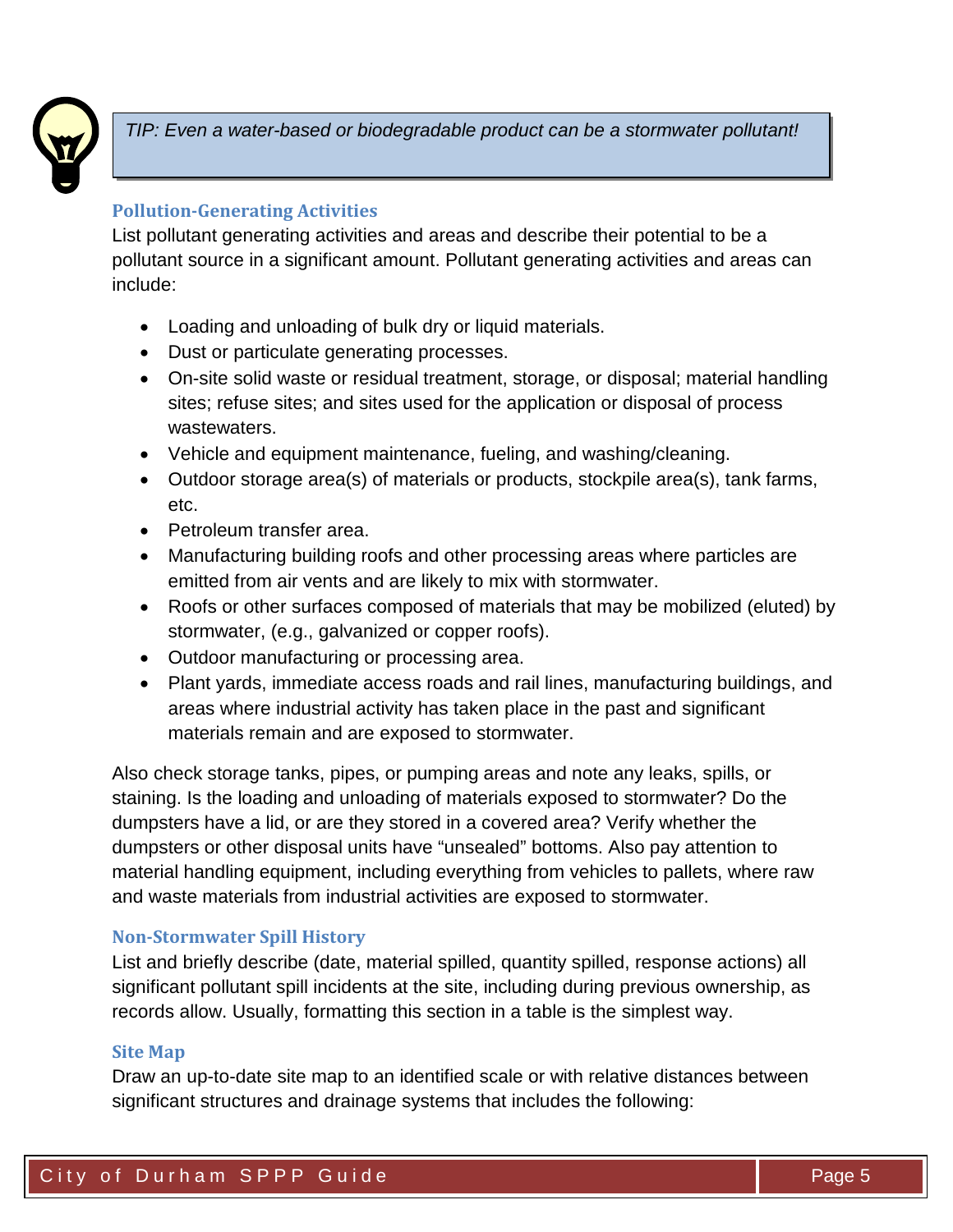- Stormwater outfalls (the places where stormwater runs off your grounds)
- Stormwater drainage and discharge structures
- An outline of the stormwater drainage areas for each stormwater outfall
- Buildings and paved areas
- Areas where potential pollutants are stored
- Surface water locations (streams, creeks, wetlands, drainage ditches, etc.)
- Areas of existing and potential soil erosion in a significant amount
- Vehicle (trucks, vans, forklifts, etc.) service areas

You can get a site map from several sources. Acceptable sources include:

- City of Durham Public Works Engineering (3<sup>rd</sup> Floor City Hall)
- Durham Online GoMaps (http://gisweb.durhamnc.gov/gomaps/map/index.cfm)
- Google Maps/Google Earth (http://www.google.com)

## <span id="page-6-0"></span>**Runoff Monitoring Plan**

*Note: You don't need to include this section in your SPPP if you don't have a NPDES permit or are not directed to do so by Stormwater Services.*

Some facilities, as directed, must collect samples of the stormwater that runs off facility grounds. *Outfalls* are points at which concentrated runoff leaves facility grounds.

Runoff samples collected at outfalls are used for:

- 1. Analytical (laboratory) analysis of actual pollutant content. Stormwater Services and/or your facility's NPDES Permit will indicate specific parameters to be measured.
	- This analysis must be conducted by a NC licensed laboratory. A list of companies providing these services is included with this guide. Contract with your chosen company *prior* to sampling to ensure appropriate processing time and for instruction on sampling procedures.
- 2. Qualitative (Visual) analysis for indicators of pollutant content
	- This analysis is conducted on-site no later than 30 minutes from the time of collection.



*TIP: Please refer to this guide's Appendices for additional monitoring guidance and forms.*

In your SPPP, identify who is responsible for monitoring and thoroughly describe monitoring procedures to meet requirements including sampling points, frequencies, methods, parameters, completing the discharge monitoring report, etc. At a minimum, the monitoring plan must include: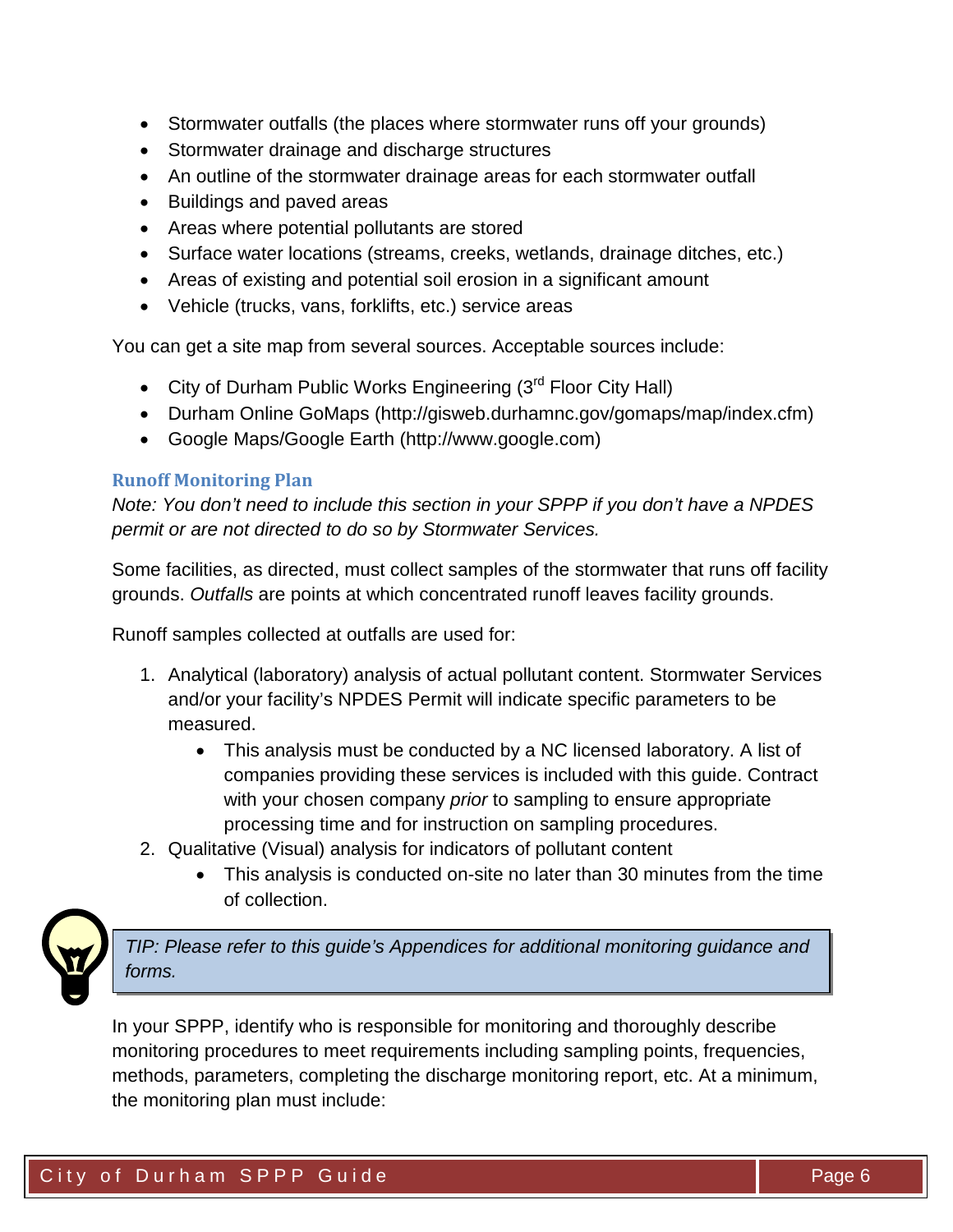- Personnel who will conduct the sampling (name of company if not conducted by in-house personnel).
- Locations and descriptions of all points where samples will be taken (also reference on Site Map).
- An explanation of your chosen method for determining rainfall amount. For example, by use of a rain gauge.
- A list of the pollutant parameters (ie. pH, Oil and Grease, Total Suspended Solids) for analysis.
- Procedures for sample collection and handling, sending samples to the lab, and submitting the results to Stormwater Services/NC Division of Water Quality.

## <span id="page-7-0"></span>**Stormwater Pollution Prevention Team (SPP Team)**

This section should provide the reader with a clear understanding of who in your organization is responsible for:

- Developing/maintaining the SPPP and assisting the plant manager in its implementation, maintenance, and modification.
- Holding regular meetings to review the overall operation of the Best Management Practices (BMPs).
- Establishing responsibilities for sampling, inspections, operation and maintenance, and availability for emergency situations.



*TIP: Be sure to create an SPP Team emergency contact list and post copies visibly around your facility, as well as inside your SPPP document.* 

## <span id="page-7-1"></span>**Employee Training**

All employees in your *operation involved with potential pollutants or pollutant generating activities* are required to have knowledge of your SPPP. The rationale is simple: the more people trained in spotting problems, the more prepared your operation can be to either prevent or respond to them.

Employees should have a general understanding of the SPPP, with particular emphasis on BMPs- especially those in which they must participate.

In the Employee Training section of your operation's SPPP, describe a plan for training employees that takes into consideration availability, turnover, etc. The frequency of training will also be influenced by these factors. Indicate what individual(s) will coordinate and conduct the trainings and what topics will be covered. Maintain records of which employees have been trained. These records should be kept in an appendix of your SPPP.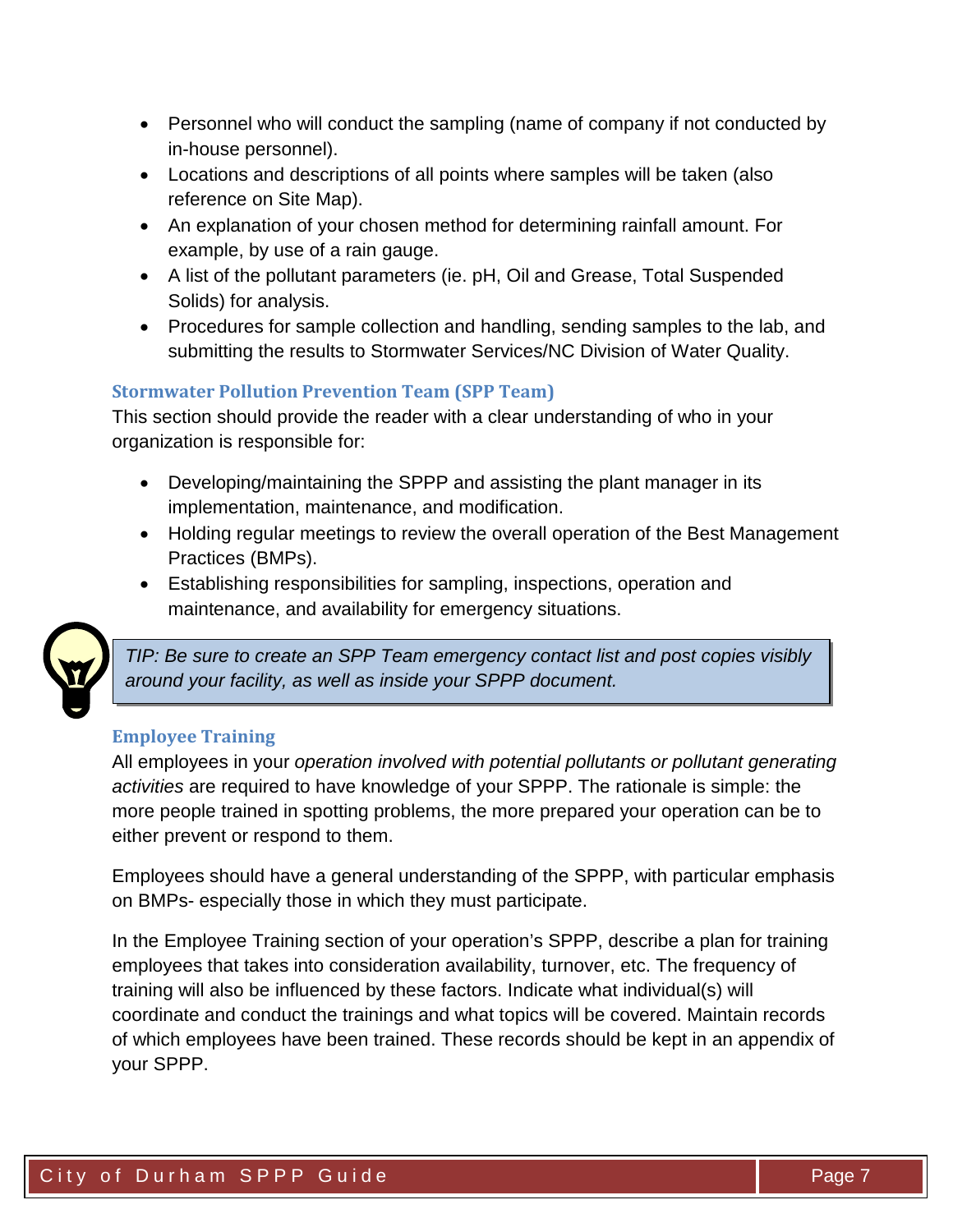#### <span id="page-8-0"></span>**Best Management Practices (BMPs)**

Best Management Practices (BMPs) are measures taken to prevent or reduce the amount of pollution entering surface waters. There are three categories of BMPs:

#### *Operational*

These practices usually involve processes, prohibitions, procedures, schedules of activities, and are low cost and low tech in nature. These BMPs focus on preventing pollutants from coming into contact with stormwater. Also, it is not uncommon for most businesses/operations to be already implementing some BMPs from this category. The following are *required* Operational BMPs:

- Good Housekeeping
- Preventive Maintenance
- Spill Prevention and Response
- Material Handling and Storage
- Waste Handling and Recycling

Operational BMPs usually become part of staff members' work routines. An efficient method of ensuring task completion is to instruct staff responsible for certain tasks to fill out logs or inspection forms. Oversight and accountability are key to upkeep of this type of BMP.

#### *Structural*

These types of practices also focus on preventing pollutants from coming into contact with stormwater. As the category name implies, this is accomplished through a wide assortment of installations, such as:

- Covered roofs and bays
- Secondary containment
- Dust control equipment
- Berms/dikes
- Silt fences
- Track-out pads

Structural BMPs can require constant inspection and upkeep to maintain their effectiveness. It is important to distinguish between temporary structural solutions (temporary textile berms or silt fences) and more permanent ones such as a covered roof.



*TIP: Remember, temporary structural BMPs are not long-term solutions!*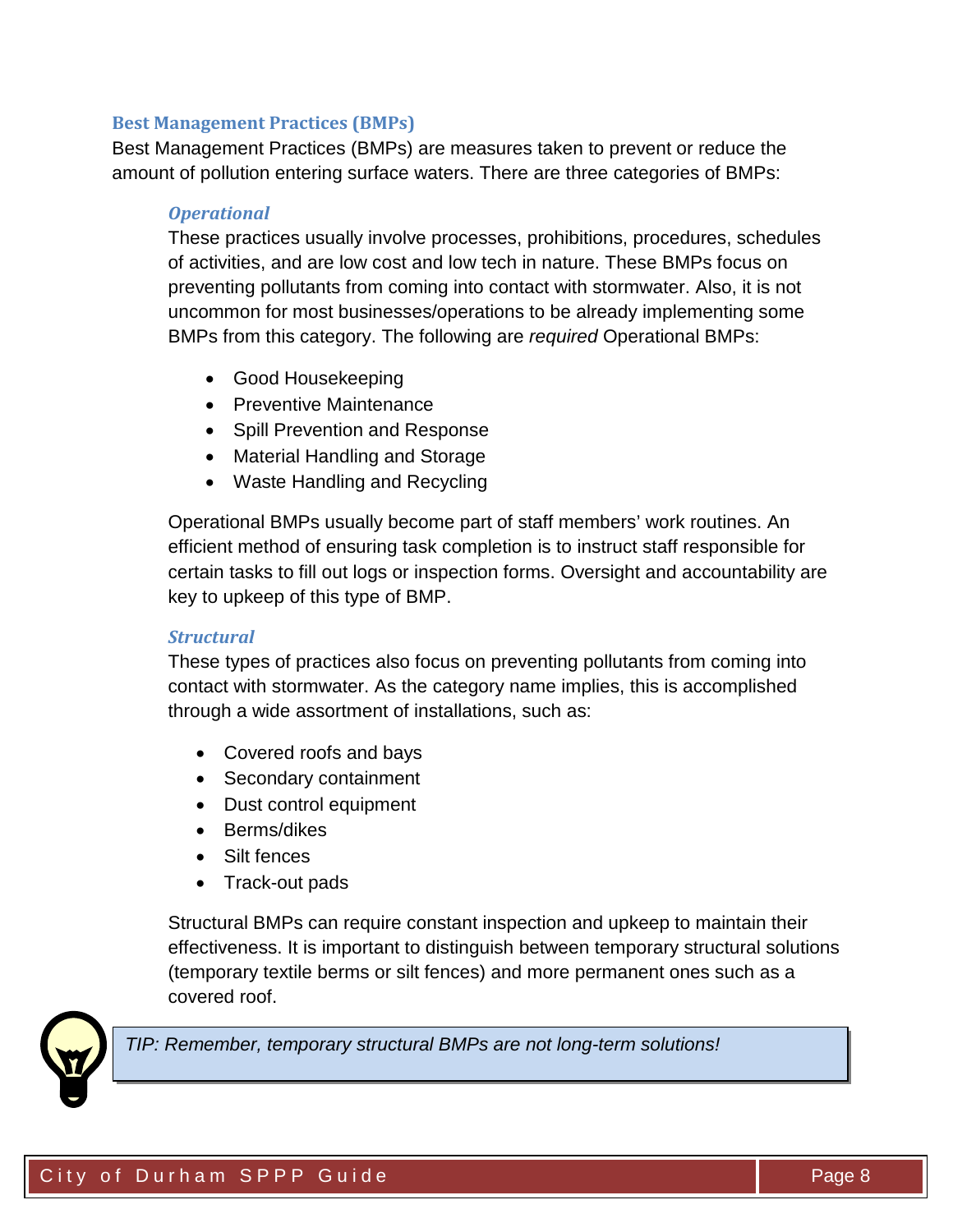#### *Treatment*

While these BMPs can be structural in nature, they differ in that Treatment BMPs are meant to remove pollutants from stormwater, rather than prevent contact. These can be the most expensive of all BMP types, both in up-front and upkeep costs. Constant inspection and upkeep is necessary. Treatment BMPs are also not 100% effective, even if maintained and operated correctly. Some examples of treatment BMPs are:

- Oil/Water separators
- Neutralization tanks
- Sediment filtration systems

Use these types of BMPs as required or if operational and structural options are not adequate for addressing your facility's stormwater pollution issues.

Each of your facility's BMPs should be written to include the following details:

- Name of BMP
- Date of last revision
- Purpose/goals of BMP
- Procedures to follow
- Personnel responsible for BMP
- Management/oversight of BMP execution



*TIP: Refer to the appendices of this guide for some example BMPs and a blank template for writing BMPs of your own!*

#### <span id="page-9-0"></span>**Feasibility Study**

This is a short discussion of your rationale for choosing to implement your current set of BMPs. Describe how your current set of BMPs is a best fit for your current process, manpower level, available capital, etc.

## <span id="page-9-1"></span>**BMP Implementation Schedule**

Once you have decided upon which BMPs your operation will be putting into use, create a schedule of dates by which each of your BMPs will be implemented. Different BMPs may require different startup period lengths. Once you have set implementation dates, you may be held accountable for them.

#### <span id="page-9-2"></span>**Inspections and Evaluations**

As part of your operation's SPPP, you'll be expected to conduct self-inspections and evaluations periodically. The purpose of these inspections and evaluations is to assess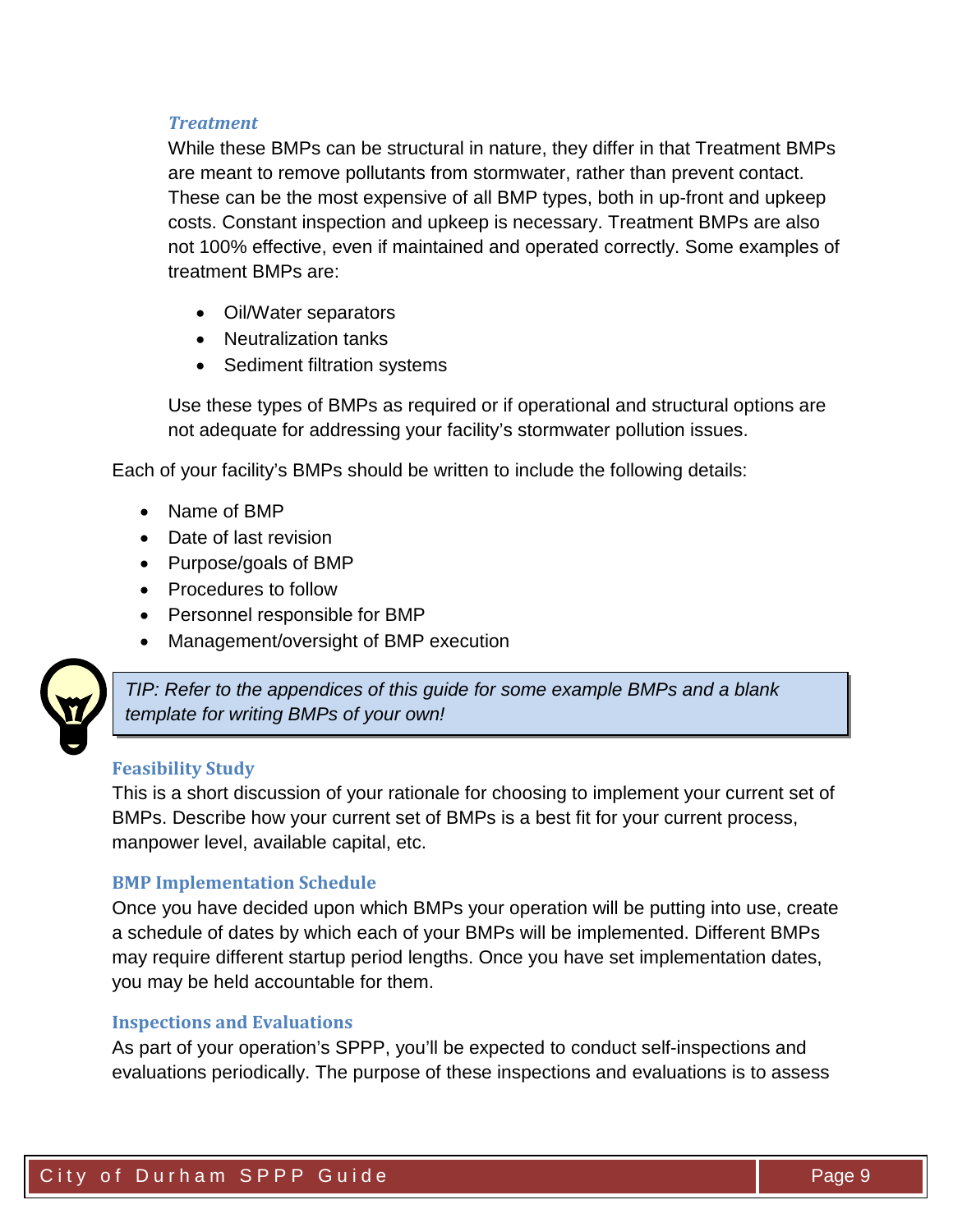the effectiveness of your BMPs. These inspections and evaluations are conducted *in addition to* any that are part of BMPs.

#### *Semi-Annual Inspection*

Conduct an inspection of your facility and all stormwater systems twice a yearonce in the Fall and once in the Spring. Document these inspections, as well as subsequent maintenance activities performed, recording date and time of inspection and individual(s) making the inspection. Maintain these records of inspection in an appendix of your SPPP. An example Inspection Log is included in the appendices of this guide. Be sure to note and correct any issues observed on your inspection form.

#### *Annual Comprehensive Evaluation*

Conduct an annual comprehensive evaluation once per year. This evaluation includes a full review of your SPPP and BMPs, including training, inspection, monitoring (if applicable), and maintenance logs. In other words, at the end of the year (January) be sure you've completed all your inspections, monitoring, training, and SPPP review.

#### <span id="page-10-0"></span>**Plan Update and Revision History**

Create and keep with your SPPP a form or table for use in tracking updates and revisions to the document.

#### <span id="page-10-1"></span>**Final Review**

Once all SPPP sections have been completed and assembled, conduct a review of the document. It is highly recommended that this review be conducted by multiple individuals with knowledge of your operation.

#### <span id="page-10-2"></span>**Signature by Responsible Person(s)**

After final review and approval, the SPPP should be signed by your operation's Responsible Person(s). Pay attention to how the City of Durham Stormwater Management and Pollution Control Ordinance § 70-493(b) defines "responsible:"

*Responsibility includes the ability to control what occurs on property through ownership of property, or through ownership, control, or management of a business, organization, or other entity whose activities occur on property and cause in part or in whole the action, incident, or condition.*

If your facility is subject to a NPDES Permit, an "Authorized Facility Representative" will be required to certify the SPPP. Also, under a NPDES Permit, your operation's SPPP will require a "Certification of Non-Stormwater Discharges." This certification requires a signature confirming that your stormwater outfalls have been tested and that no nonstormwater discharges occur from your operation.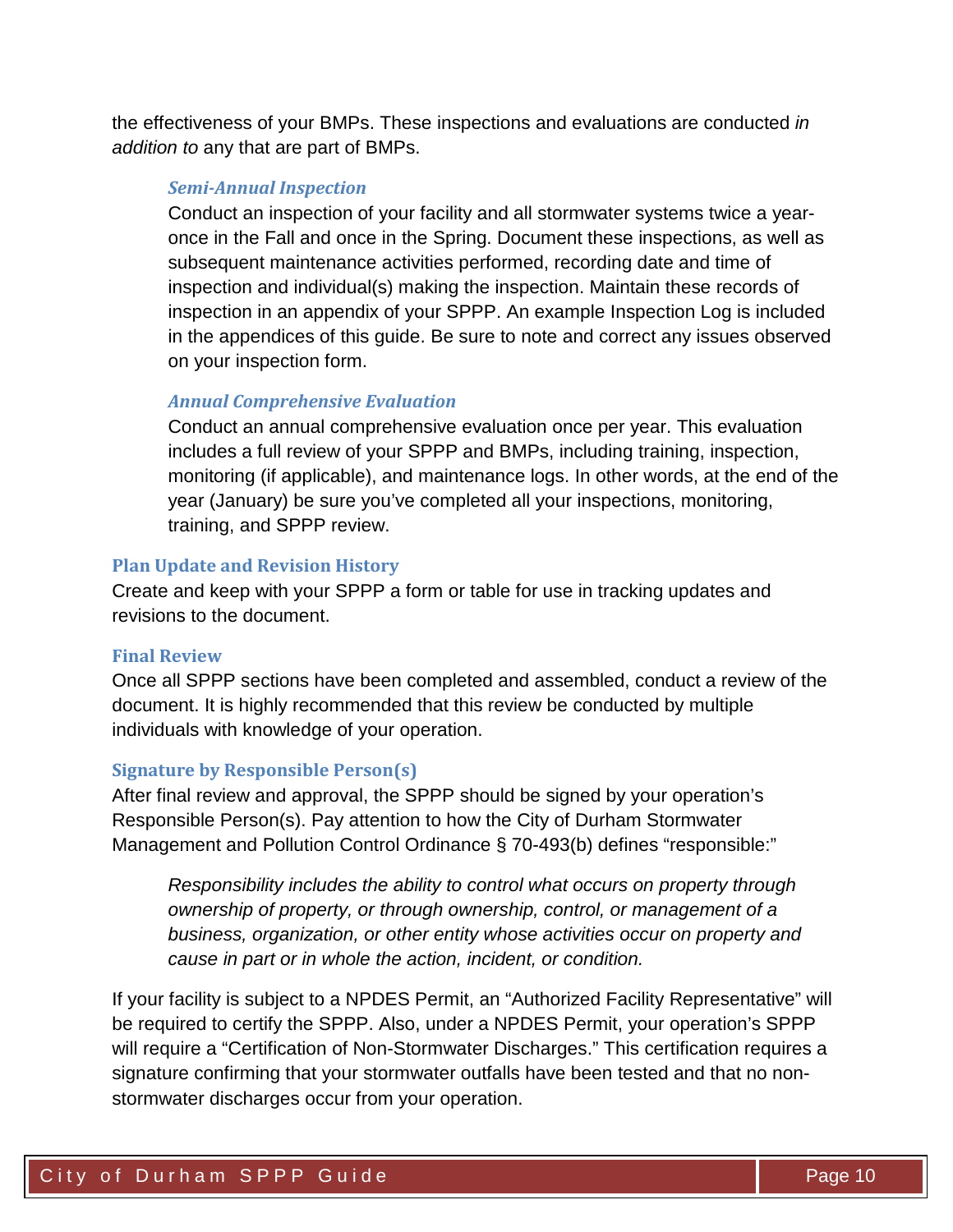## <span id="page-11-0"></span>**Appendix A: SPPP Completion Checklist**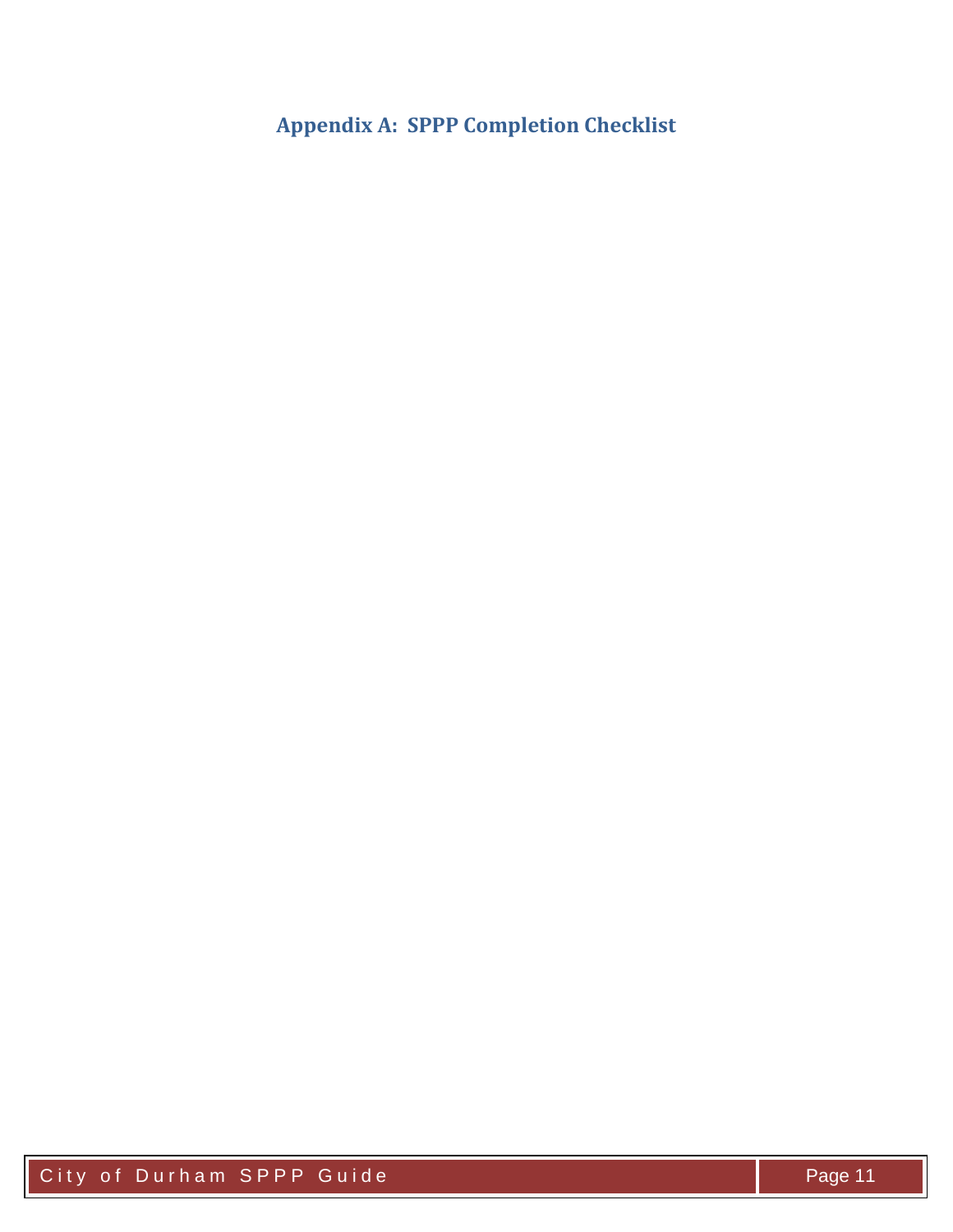## SPPP Completion Checklist – Page 1 of 2

| <b>Facility Assessment</b>                                      | <b>Yes</b> | No | N/A |
|-----------------------------------------------------------------|------------|----|-----|
| Nature of operation clearly described.                          |            |    |     |
|                                                                 |            |    |     |
| <b>Materials Inventory</b>                                      |            |    |     |
| All potential pollutants described                              |            |    |     |
| Locations of all potential pollutants indicated                 |            |    |     |
|                                                                 |            |    |     |
| <b>Pollutant Generating Activities</b>                          |            |    |     |
| All pollutant generating activities described                   |            |    |     |
| Locations of pollutant generating activities indicated          |            |    |     |
| <b>Spill History</b>                                            |            |    |     |
| Record of all onsite spills provided                            |            |    |     |
| <b>Site Map</b>                                                 |            |    |     |
| To-scale site map provided                                      |            |    |     |
| <b>Outfalls labeled</b>                                         |            |    |     |
| Stormwater drainage structures labeled                          |            |    |     |
| Buildings/structures labeled                                    |            |    |     |
| Locations of pollutants/pollutant generating activities labeled |            |    |     |
| Surface water locations (ponds/streams/etc.) labeled            |            |    |     |

#### **Runoff Monitoring Plan**

| Responsible personnel identified                                    |  |  |
|---------------------------------------------------------------------|--|--|
| <b>Outfall locations identified</b>                                 |  |  |
| Pollutant parameters for analysis identified                        |  |  |
| Sample collection procedures described                              |  |  |
| Calculation steps for computing discharge rate, rainfall intensity, |  |  |
| drainage area                                                       |  |  |

## **Pollution Prevention Team**

| Contact information and roles of team members provided |  |  |
|--------------------------------------------------------|--|--|
|                                                        |  |  |

#### **Best Management Practices (BMPs)**

| BMPs described in detail, including: Title, Purpose, Procedures, |  |  |
|------------------------------------------------------------------|--|--|
| Responsible Personnel, and Management of Responsibility          |  |  |
| All appropriate BMPs in use                                      |  |  |

## **BMP Implementation Schedule**

| Each BMP in the SPPP has a corresponding implementation date |  |  |
|--------------------------------------------------------------|--|--|
| either posted on the BMP or in a separate table              |  |  |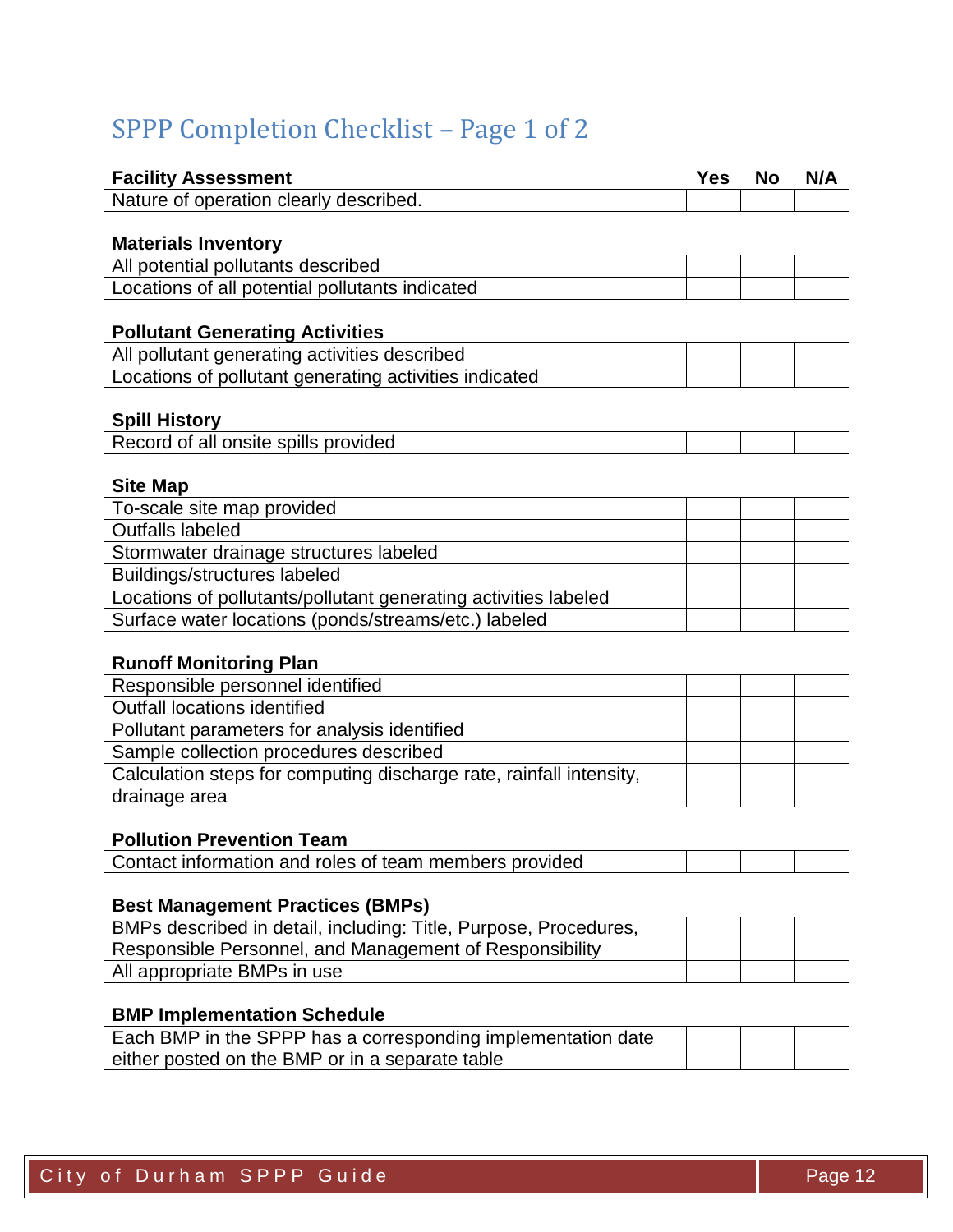# SPPP Completion Checklist – Page 2 of 2

| <b>Feasibility Study</b>                                       | Yes | No | N/A |
|----------------------------------------------------------------|-----|----|-----|
| A brief discussion of BMP implementation rationale is included |     |    |     |
|                                                                |     |    |     |
| <b>Employee Training</b>                                       |     |    |     |
| Schedule of employee training sessions developed               |     |    |     |
| Content of training sessions developed                         |     |    |     |
| Records of training sessions maintained                        |     |    |     |
|                                                                |     |    |     |
| <b>Inspections and Evaluations</b>                             |     |    |     |
| Inspection and evaluation schedule developed                   |     |    |     |
| Inspection and evaluation records maintained                   |     |    |     |
|                                                                |     |    |     |
| <b>Plan Updates and Revision History</b>                       |     |    |     |
| Table or form highlighting all SPPP updates and revisions      |     |    |     |
|                                                                |     |    |     |
| <b>Final Review</b>                                            |     |    |     |
| Review of SPPP complete                                        |     |    |     |
|                                                                |     |    |     |
| <b>Signature by Responsible Person(s)</b>                      |     |    |     |
| Signature(s) on SPPP                                           |     |    |     |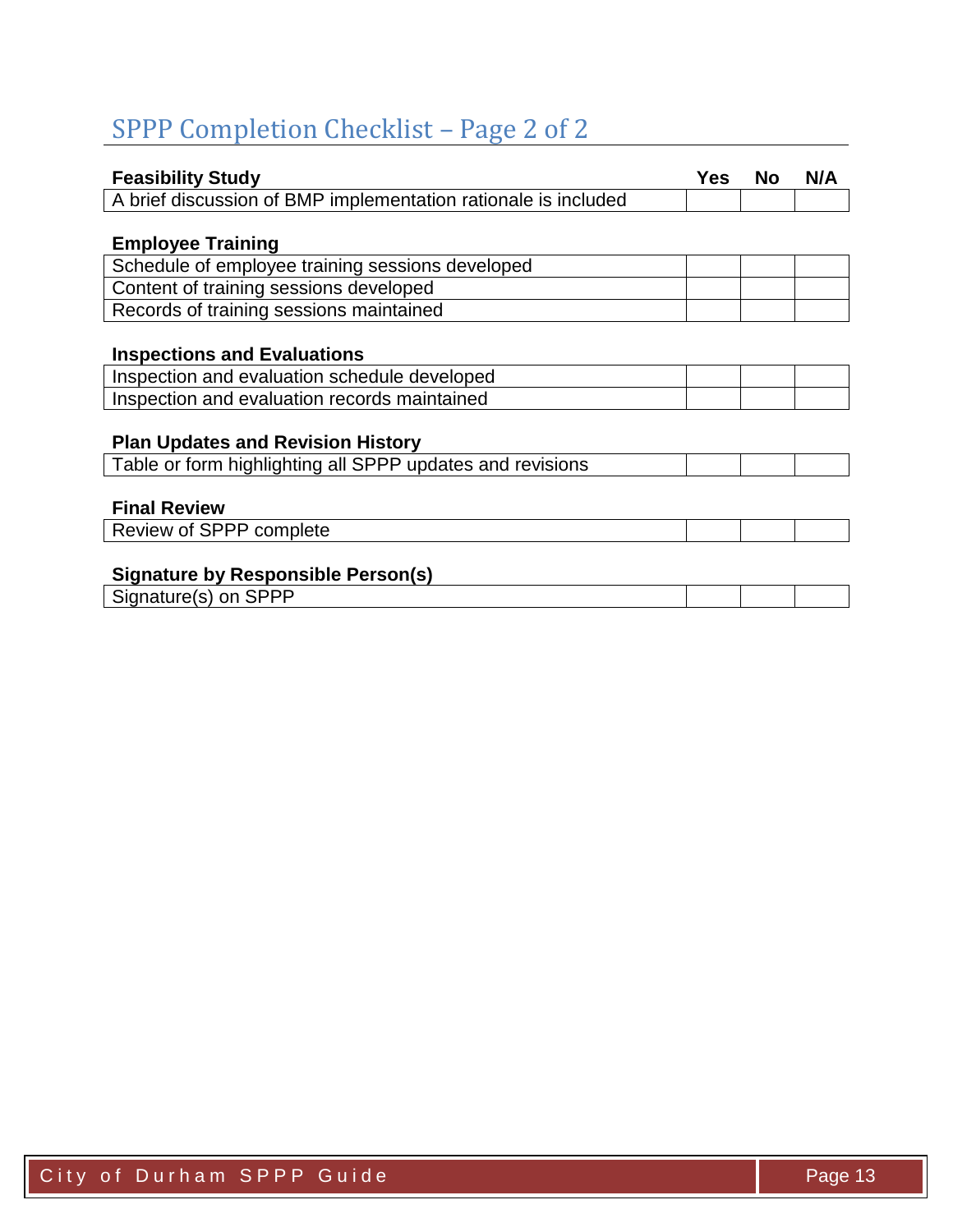## <span id="page-14-0"></span>**Appendix B: Stormwater Runoff Monitoring Guide**

City of Durham SPPP Guide Page 14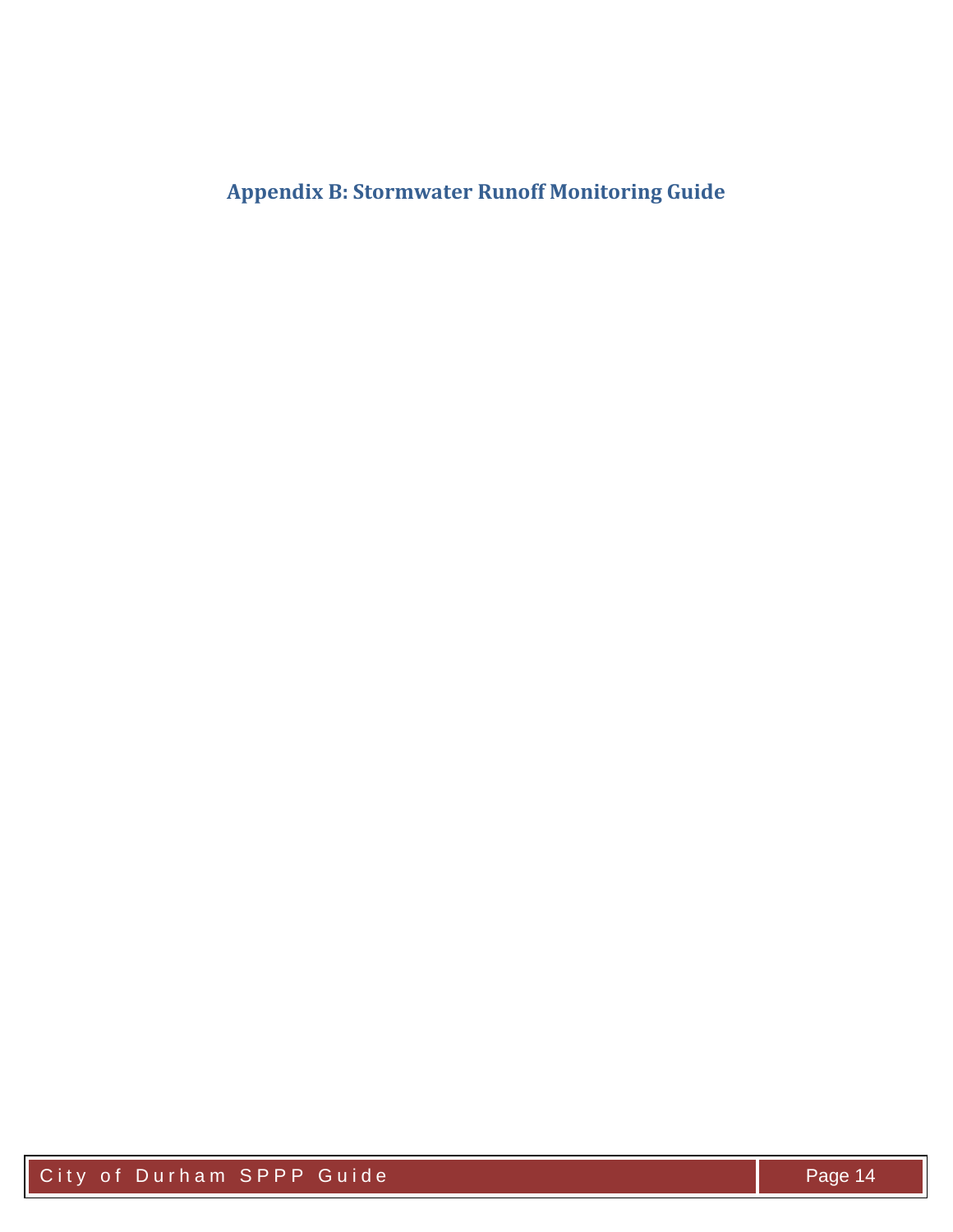## Stormwater Runoff Monitoring Guide

## Frequency

Monitoring frequency will be directed by the City of Durham, Stormwater Services or by your facility's State-issued National Pollutant Discharge Elimination System (NPDES) Permit.

## Types of Monitoring

## *Visual (a.k.a. Qualitative)*

This type of monitoring is conducted on-site and consists of a visual inspection of a stormwater runoff sample. The sample is described according to the following characteristics:

- Color
- Odor
- Clarity
- Floating Solids
- Suspended Solids
- Foam
- Oil Sheen
- Other obvious indicators of pollution

## *Analytical (a.k.a. Quantitative)*

This type of monitoring consists of a laboratory analysis of a stormwater runoff sample. The City of Durham Stormwater Services or your facility's NPDES Permit will indicate for which parameters the samples must be analyzed. This analysis may only be performed by a state-licensed laboratory.

## Outfalls

Points at which concentrated stormwater runoff leaves facility grounds are called outfalls. Outfalls can take the form of inlets to pipes, flumes, natural weirs, gaps in solid walls, etc. Observe the paths of runoff from your site during a storm to locate outfalls. If your facility grounds have no such outfalls (ie. all sheet flow), you may need to install devices to permanently or temporarily create outfalls (weirs, sandbags, etc.). Facilities can have any number of outfalls, depending on area, topography, and adjacency to storm sewer inlets and lines. Since sampling is an important indicator of Best Management Practice (BMP) effectiveness, it is important to know which potential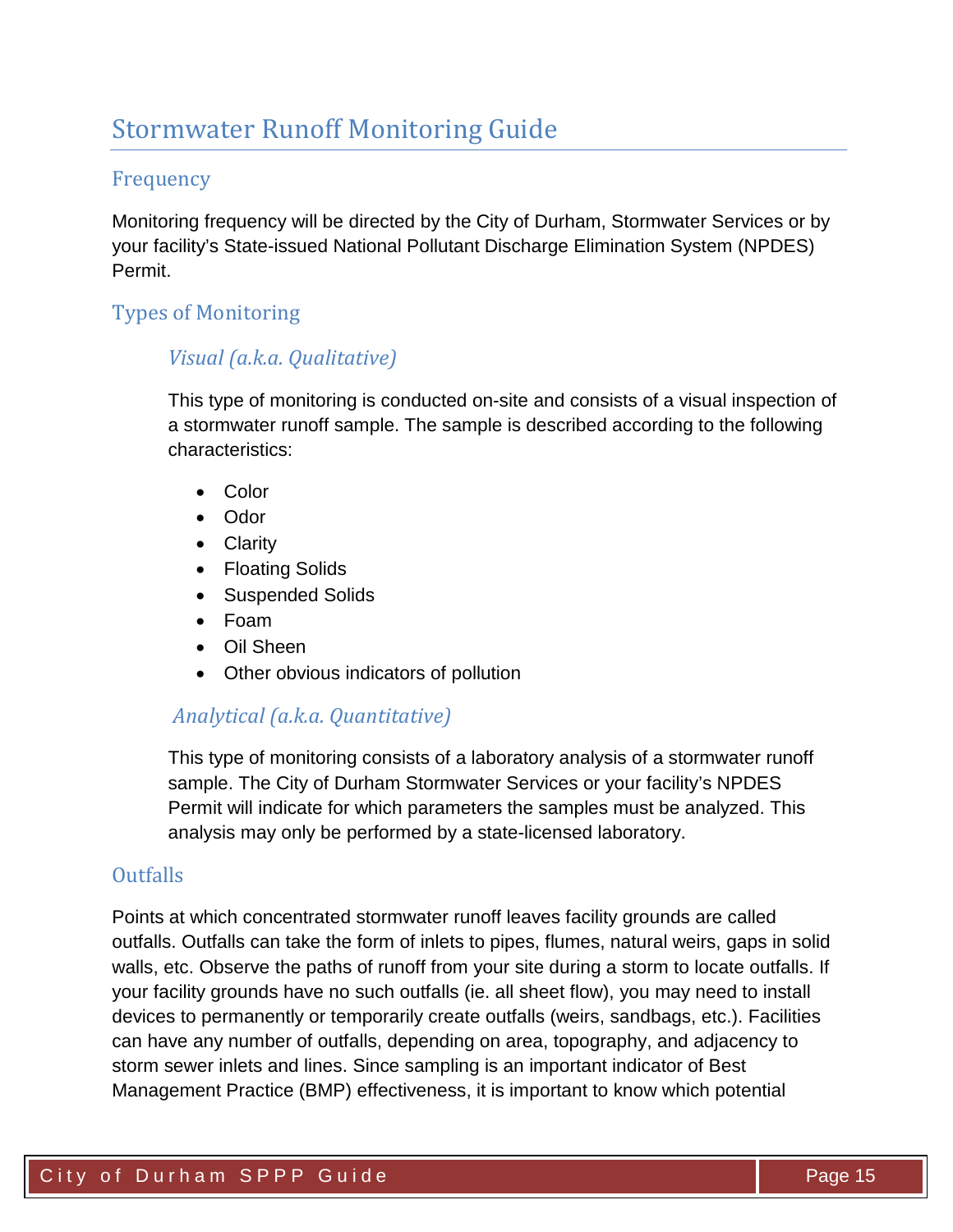pollutants may reach any given outfall during storm events. Determine the locations of your outfall(s) using these guidelines and submit them to the City of Durham Stormwater Services or NC Division of Water Quality (as appropriate) for approval.

#### Forms

The Qualitative and Discharge Monitoring Forms may be found on the NC Division of Water Quality's website at the following address:

http:// http://portal.ncdenr.org/web/lr/npdes-stormwater

(Click on the "Monitoring Forms tab and choose the Forms specific to your permit type.)

Generic copies of these forms may be found in Appendix F of this Guide.

## Sampling Procedures

Samples must be collected from each outfall during a "measurable storm event." This is a rainstorm that:

- Produces an actual discharge from your stormwater discharge outfall(s)
- Occurs no less than 72 hours from the previous measurable storm event

Samples must be collected within the first 30 minutes after discharge begins!

## *Sampling Safety*

- You're not required to sample runoff if doing so would put your sampling staff in danger or the outfalls are inaccessible.
- If an adverse condition prevents your staff from sampling during a sampling period, you're still required to file a Monitoring Report indicating the reasons why a sample couldn't be taken.

## *Visual Sampling*

- Collect grab samples from the outfall locations using a clean, clear glass jar.
- Attempt to take the sample from the middle of the water column to avoid scooping sediment or solids into the sample.
- Record the outfall number, date, time sample was taken, as well as the name of the person conducting the monitoring.
- Examine the sample in a well-lit area within 30 minutes after collecting it.
- Document your observation of the required parameters and other obvious indicators of stormwater pollution.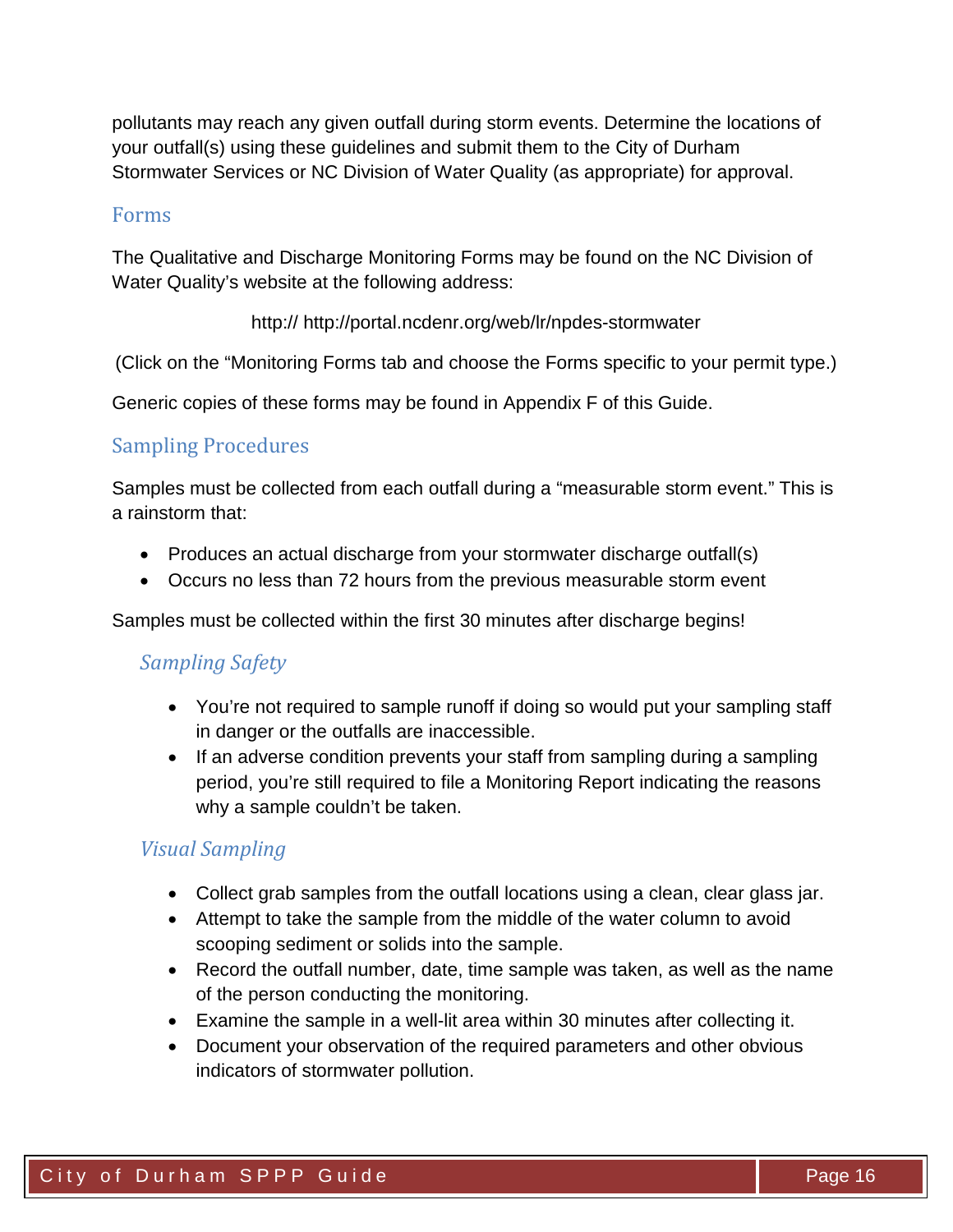• Fill out the Qualitative Monitoring Form and send copies to the NC Division of Water Quality and/or City of Durham Stormwater Services as required. Keep a copy filed in your Stormwater Pollution Prevention Plan.

## *Analytical Sampling*

- Contract with your chosen laboratory service company prior to sampling to ensure appropriate processing time and for specific sampling instruction and chain-of-custody procedures. Sampling materials (bottles) may also be available from your chosen laboratory services company.
- Within 30 days of receipt of monitoring results, fill out the Discharge Monitoring Form and send copies to the NC Division of Water Quality and/or City of Durham Stormwater Services as required. Keep a copy filed in your Stormwater Pollution Prevention Plan.

Note: Analytical monitoring often requires reporting of runoff pH. pH must be measured within 15 minutes of sample collection and therefore cannot be reliably done after transport to the laboratory. Record the pH from each visual sample you collect.



*TIP: If, during a monitoring period, no measurable storm events occur or no stormwater discharges from your facility's outfalls, you must still file a Monitoring Report! Indicate "NO DISCHARGE" on the Monitoring Forms.* 

## Potential Sampling Problems and Solutions

| <b>Problem</b>                                                                                                                                                                    | <b>Solution</b>                                                                                                                                                                                                                                                                                                                                                                                                                                                                                                                                                                                                                                                                                                                                                                                                                                                                                      |
|-----------------------------------------------------------------------------------------------------------------------------------------------------------------------------------|------------------------------------------------------------------------------------------------------------------------------------------------------------------------------------------------------------------------------------------------------------------------------------------------------------------------------------------------------------------------------------------------------------------------------------------------------------------------------------------------------------------------------------------------------------------------------------------------------------------------------------------------------------------------------------------------------------------------------------------------------------------------------------------------------------------------------------------------------------------------------------------------------|
| Run-on from Neighboring Properties                                                                                                                                                | Ideally, your stormwater samples will contain only<br>runoff from your site. However, stormwater from a<br>neighboring facility can "run on" and commingle<br>with your own regulated discharge, possibly adding<br>contaminants not found at your facility. You are<br>responsible for any and all pollutants discharged<br>from your site-irrespective of the pollutants' origins<br>and whether the other facility has permit coverage.<br>This responsibility includes run-on discharges from<br>neighboring properties if this discharge commingles<br>with your own regulated discharge. To<br>accommodate stormwater run-on, EPA requires as<br>part of the SPPP site description that you<br>document the locations and sources of run-on. As<br>part of this documentation, if you collect and<br>analyze samples of the run-on, you will need to<br>report all such findings in your SPPP. |
| Stormwater from industrial areas commingles with<br>stormwater discharges from non-industrial areas or<br>areas not regulated before it reaches the surface<br>water body or MS4. | Attempt to sample the industrial stormwater<br>discharge before it mixes with stormwater from<br>non-industrial areas.                                                                                                                                                                                                                                                                                                                                                                                                                                                                                                                                                                                                                                                                                                                                                                               |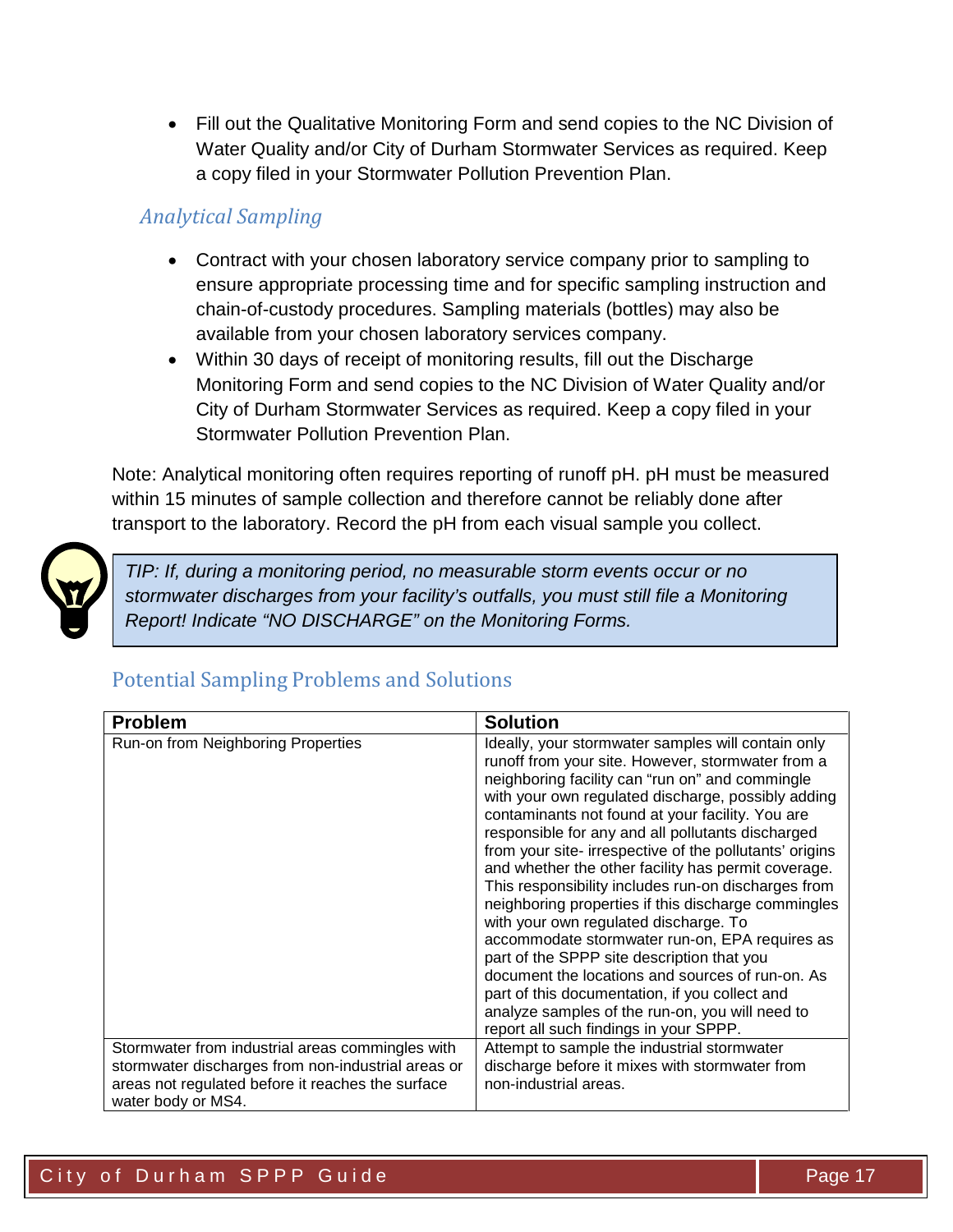| <b>Adverse Weather Conditions</b>                                                                                                                     | High tides and high flow or flood conditions can<br>cause stormwater conveyances to reach maximum<br>capacity, pipes to become clogged or submerged,<br>and other unrepresentative flow situations. High<br>flows could also be dangerous, so you should use<br>your best professional judgment when selecting<br>sampling locations. In some cases you may need<br>to sample at a point before the intended outfall<br>location. |
|-------------------------------------------------------------------------------------------------------------------------------------------------------|-----------------------------------------------------------------------------------------------------------------------------------------------------------------------------------------------------------------------------------------------------------------------------------------------------------------------------------------------------------------------------------------------------------------------------------|
| <b>Problem</b>                                                                                                                                        | <b>Solution</b>                                                                                                                                                                                                                                                                                                                                                                                                                   |
| There are numerous stormwater outfalls in one<br>area.                                                                                                | Construct an impound channel or join together<br>flows by building a weir or digging a ditch to collect<br>discharge at a low point for sampling purposes.<br>This artificial collection point should be lined with<br>plastic to prevent infiltration and the introduction of<br>sediment. Or, alternatively, sample at several<br>locations to represent total site runoff.                                                     |
| The outfall is inaccessible (examples include<br>underwater discharges or unreachable discharges<br>such as a pipe discharging out of a cliff).       | Go upstream of the discharge until a sample can<br>be taken (i.e., to the nearest manhole or inspection<br>point). You may need to sample at several<br>locations to best represent runoff from this<br>discharge point if you cannot access an upstream<br>location.                                                                                                                                                             |
| A facility has many sampling locations making it<br>difficult to collect all of the samples during the first<br>30 minutes of discharge, as required. | Have a sampling crew ready when storms are<br>forecast to that all outfalls can be sampled during<br>the first 30 minutes. Also, automatic samplers may<br>be used to collect samples within the first 30<br>minutes, triggered by the amount of rainfall, the<br>depth of flow, flow volume, or time.                                                                                                                            |
| A stormwater sample location is beneath a<br>manhole.                                                                                                 | For accessibility and safety, use a sampling pole to<br>collect samples from a manhole. Before a person<br>can enter a manhole to collect a sample, they must<br>be trained in confined space entry.                                                                                                                                                                                                                              |
| Stormwater from more than one industry type is<br>commingled.                                                                                         | You must comply with monitoring requirements for<br>all applicable sectors and SIC codes.                                                                                                                                                                                                                                                                                                                                         |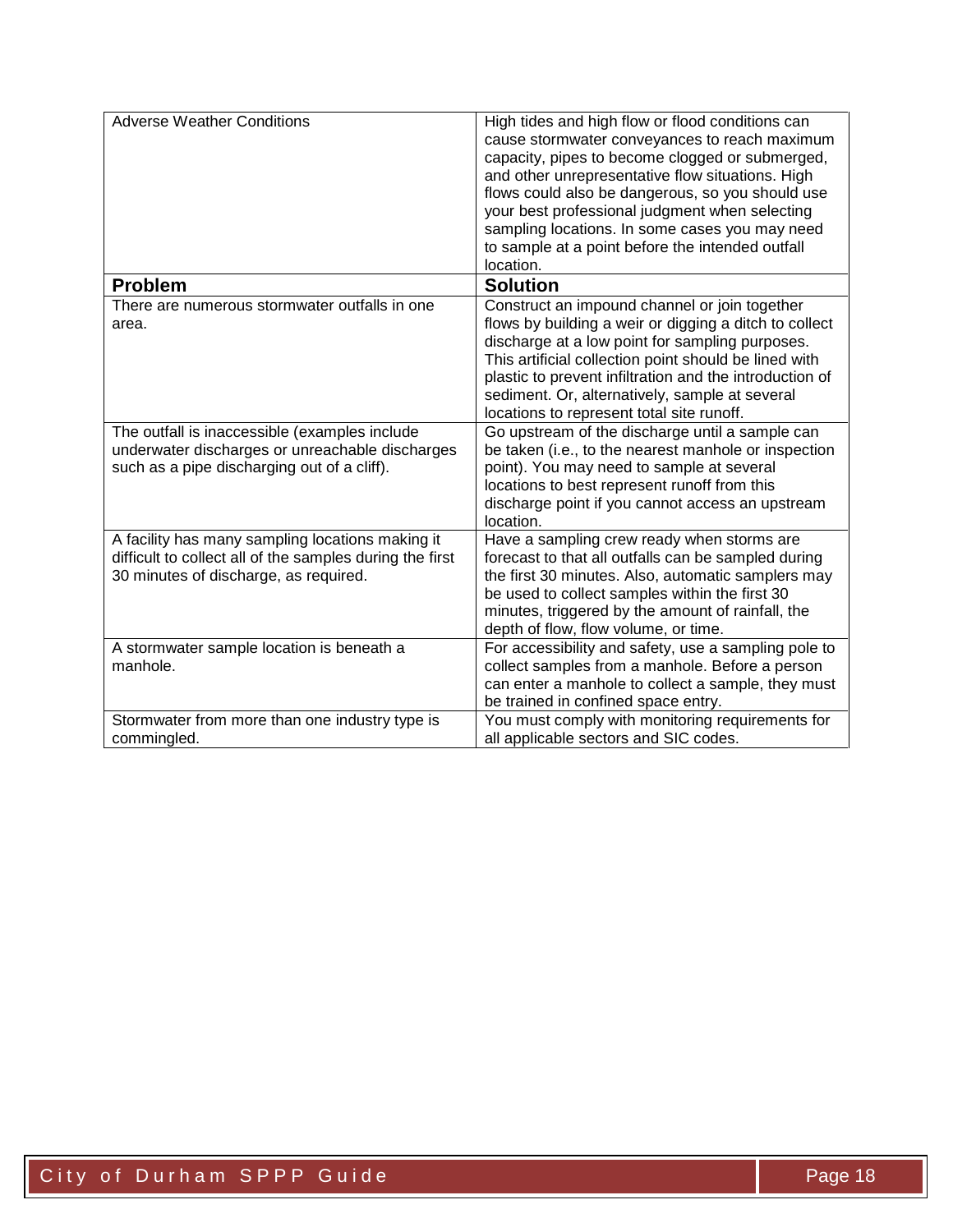<span id="page-19-0"></span>**Appendix C: Sample List of Best Management Practices**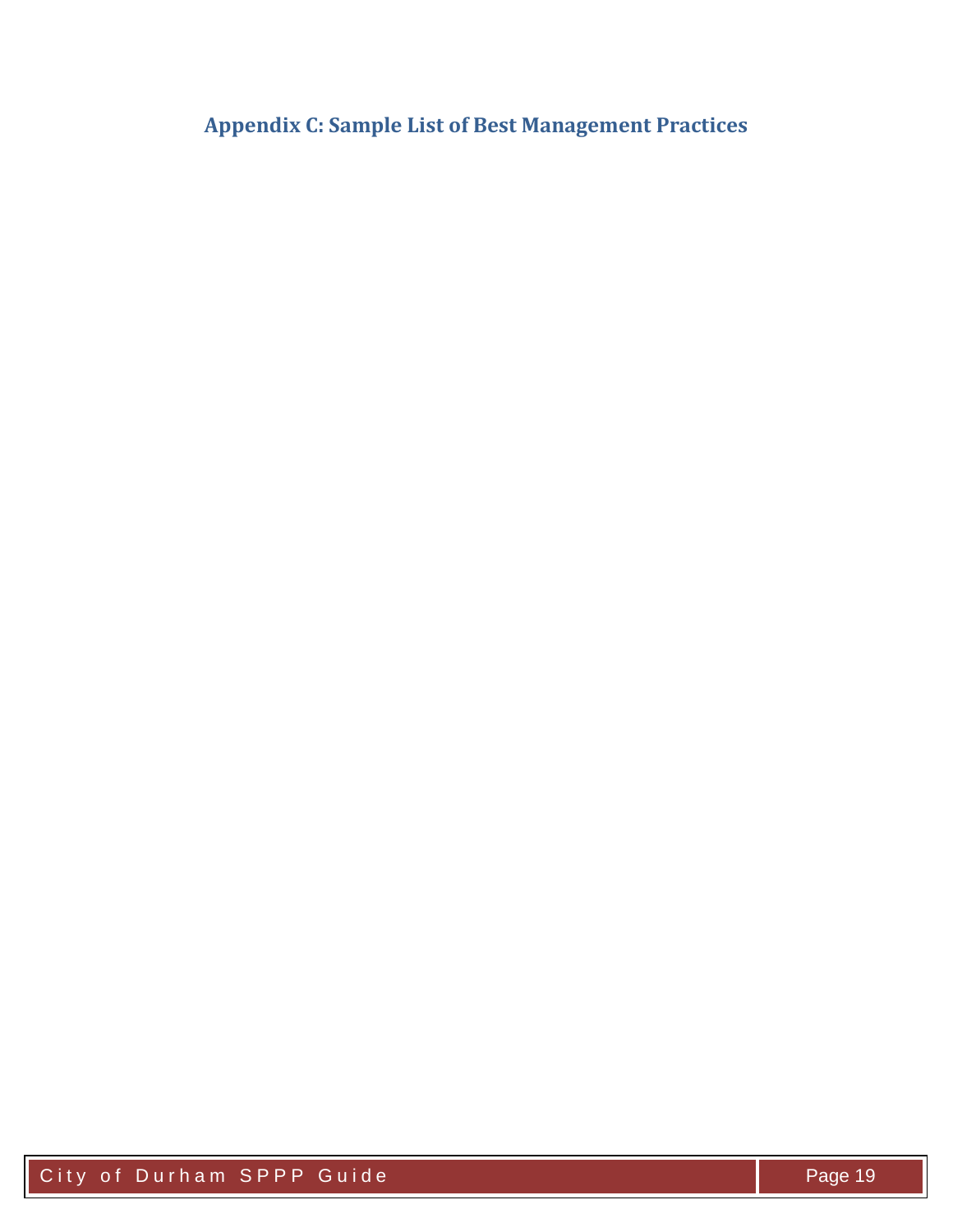## **Best Management Practice Title/Topic**

| <b>BMP</b>                                      | <b>Purpose</b>                                                                                                                                                                                                                                                                                                      |
|-------------------------------------------------|---------------------------------------------------------------------------------------------------------------------------------------------------------------------------------------------------------------------------------------------------------------------------------------------------------------------|
| <b>Stormwater Pollution Prevention Training</b> | This procedure should outline: content of<br>training seminars, frequency of training, and<br>assignment of trainers.                                                                                                                                                                                               |
| <b>Good Housekeeping Program</b>                | Good housekeeping (GH) is the preservation<br>of a clean and orderly work environment that<br>contributes to overall Facility pollution control<br>efforts.                                                                                                                                                         |
| <b>Preventive Maintenance Program</b>           | This is a plan for your Facility to regularly<br>inspect and test equipment and operational<br>systems whose failure has a potential to<br>release pollutants into the stormwater<br>drainage system.                                                                                                               |
| <b>Spill Prevention</b>                         | This BMP outlines general material handling<br>guidelines for the prevention of spills of any<br>type. Depending on your facility and the<br>types of materials handled, you may want to<br>write a separate BMP for each potential<br>pollutant.                                                                   |
| <b>Spill Response</b>                           | This BMP lists the specific steps employees<br>must follow in case of a spill.                                                                                                                                                                                                                                      |
| <b>On-Site Contractor Responsibilities</b>      | Your facility is ultimately responsible for<br>pollutants that leave its site. Disclaim to all<br>vendors that come on to your site that<br>vendors will be responsible for the cost and<br>effort to clean up and remediate spills and<br>other incidents caused by the vendor that<br>creates pollution problems. |
| <b>Industrial Activity Exposure</b>             | This BMP outlines how your facility will take<br>reasonable measures to minimize the<br>exposure of industrial activities to<br>precipitation and stormwater run-on.                                                                                                                                                |
| <b>Daily Observations</b>                       | This BMP is meant to identify critical items to<br>be observed for problematic conditions<br>before those conditions arise.                                                                                                                                                                                         |
| <b>Scrap Metal Storage And Salvage</b>          | If applicable, this BMP outlines the<br>procedures for accepting, processing, and<br>storing scrap metal.                                                                                                                                                                                                           |
| <b>Hazardous Material Inventory Control</b>     | Make an effort to reduce the varieties of<br>HAZMATs used and quantities stored at its<br>facility. Minimizing the use of products to<br>those on a short list can increase safety,<br>while reducing purchase price, handling<br>costs, disposal costs, and simplifying<br>inventory.                              |
| <b>Vegetation Practices</b>                     | Preserving existing vegetation or re-<br>vegetating disturbed soil as soon as possible<br>after construction is the most effective way to<br>control erosion                                                                                                                                                        |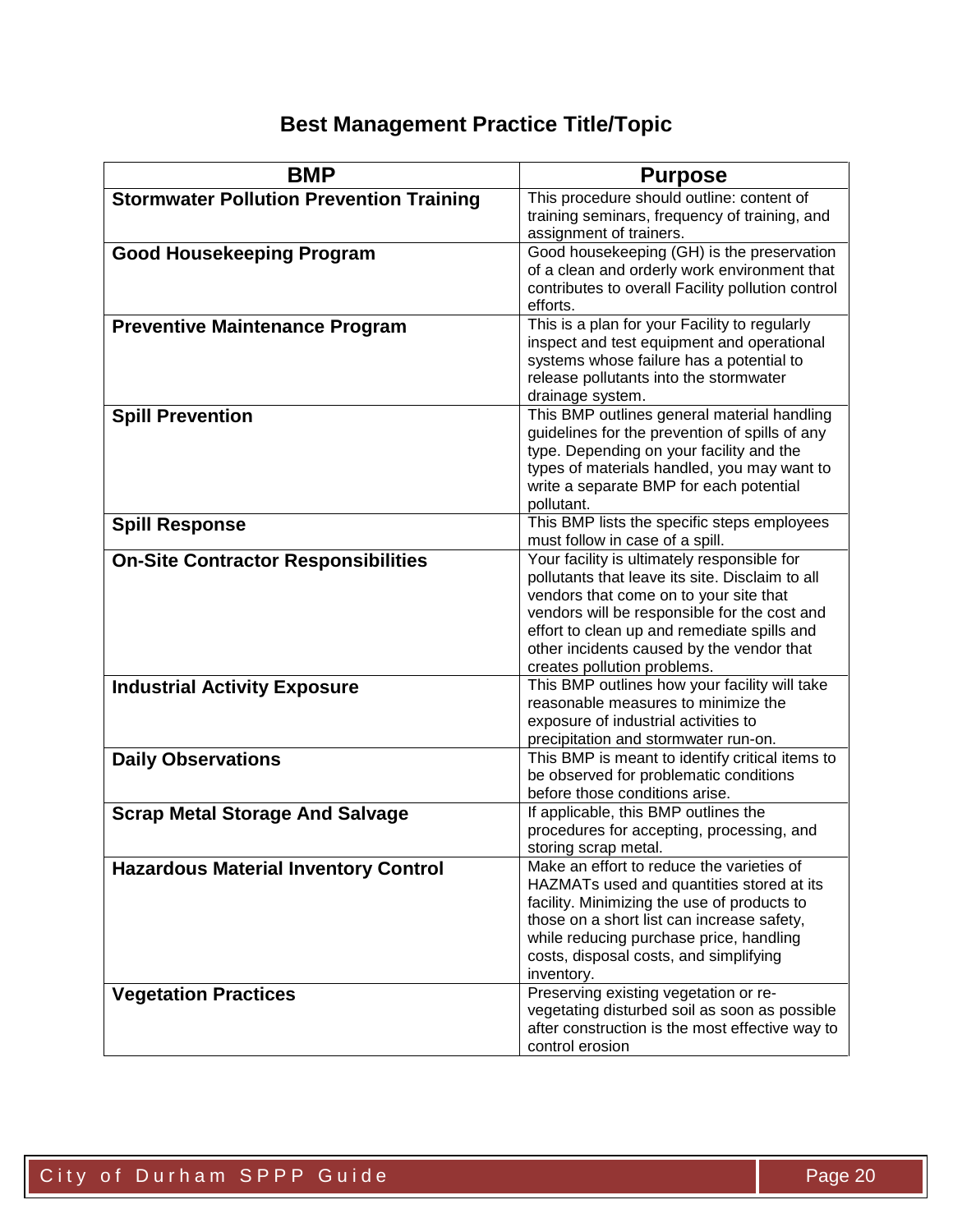| <b>Sediment And Erosion Control</b>                | These BMPs are required for construction          |
|----------------------------------------------------|---------------------------------------------------|
|                                                    | activities. If there is exposed soil at your      |
|                                                    | facility that may be eroded and washed into       |
|                                                    | storm drains or streams, you must reduce          |
|                                                    | this erosion to the maximum extent                |
|                                                    | practicable.                                      |
|                                                    |                                                   |
| <b>Management Of Runoff</b>                        | Management of runoff is the consideration of      |
|                                                    | appropriate traditional stormwater                |
|                                                    | management practices (practices other than        |
|                                                    | those which control the source of pollutants)     |
|                                                    | used to divert, infiltrate, reuse, or otherwise   |
|                                                    | manage stormwater runoff in a manner that         |
|                                                    | reduces pollutants in stormwater discharges       |
|                                                    | from the site.                                    |
| <b>On-Site And Remote Refueling Operations</b>     | This BMP details proper fueling procedures        |
|                                                    | as well as fuel spill prevention and response     |
|                                                    | plans.                                            |
|                                                    |                                                   |
| <b>Spill Kits</b>                                  | If spills occur at the facility, personnel should |
|                                                    | be equipped for both containment and              |
|                                                    | cleanup. This BMP outlines the procedures         |
|                                                    | for creating and staging spill kits for           |
|                                                    | maximum safety and efficiency.                    |
| <b>Oil/Water Separators</b>                        | This BMP outlines guidelines for the              |
|                                                    | maintenance and operation of the OWSs.            |
| <b>Secondary Containment</b>                       | All containers used to store waste oils and       |
|                                                    | other such potentially harmful liquids should     |
|                                                    | have a form of secondary containment. The         |
|                                                    | primary purpose of secondary containment is       |
|                                                    | to provide additional storage capacity for any    |
|                                                    | materials which may leak due to the failure,      |
|                                                    |                                                   |
|                                                    | overfilling, or improper draining of the          |
|                                                    | primary storage container.                        |
| <b>Hazardous Materials Storage And</b>             | This BMP outlines precautions for keeping         |
| <b>Management</b>                                  | hazardous materials stored in a safe manner.      |
| <b>Hazardous Waste Storage And Management</b>      | This BMP outlines precautions for keeping         |
|                                                    | hazardous waste stored in a safe manner.          |
|                                                    | This BMP outlines procedures that will            |
| <b>Illicit Connections And Improper Discharges</b> | correct any illicit connections and eliminate     |
|                                                    |                                                   |
| <b>Elimination</b>                                 | any improper discharges to the stormwater         |
|                                                    | system.                                           |
|                                                    | This BMP outlines the steps in initiating the     |
| <b>Contaminated Soil Removal</b>                   | removal of contaminated soil that can cause       |
|                                                    | stormwater runoff pollution problems.             |

*Note: Not all BMPs listed above will be applicable to every operation. Choose the BMPs most appropriate for addressing the stormwater pollution potential of your operation. In addition, the above list is not comprehensive, and is intended to provide a starting point only.*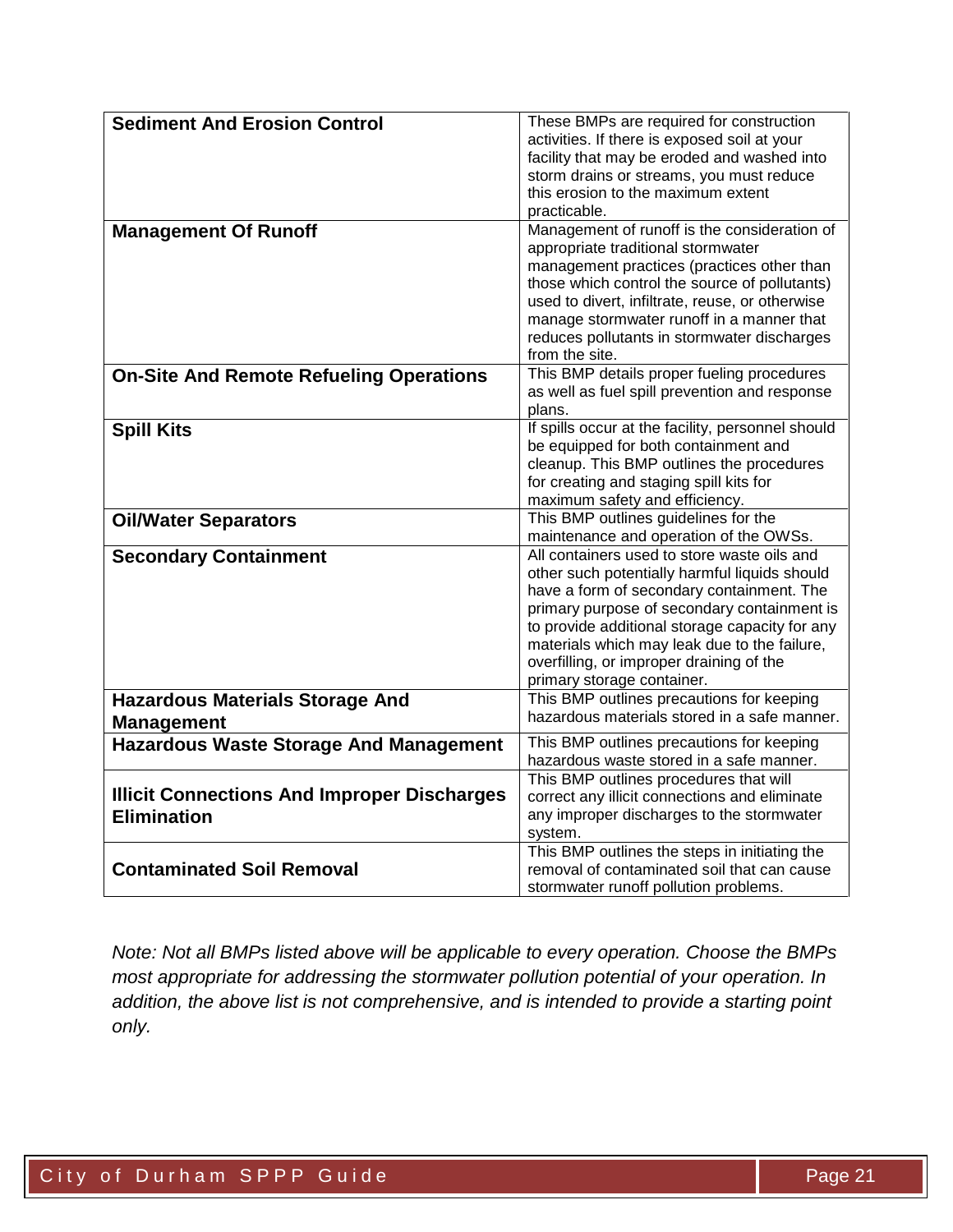<span id="page-22-0"></span>**Appendix D: Blank BMP Template**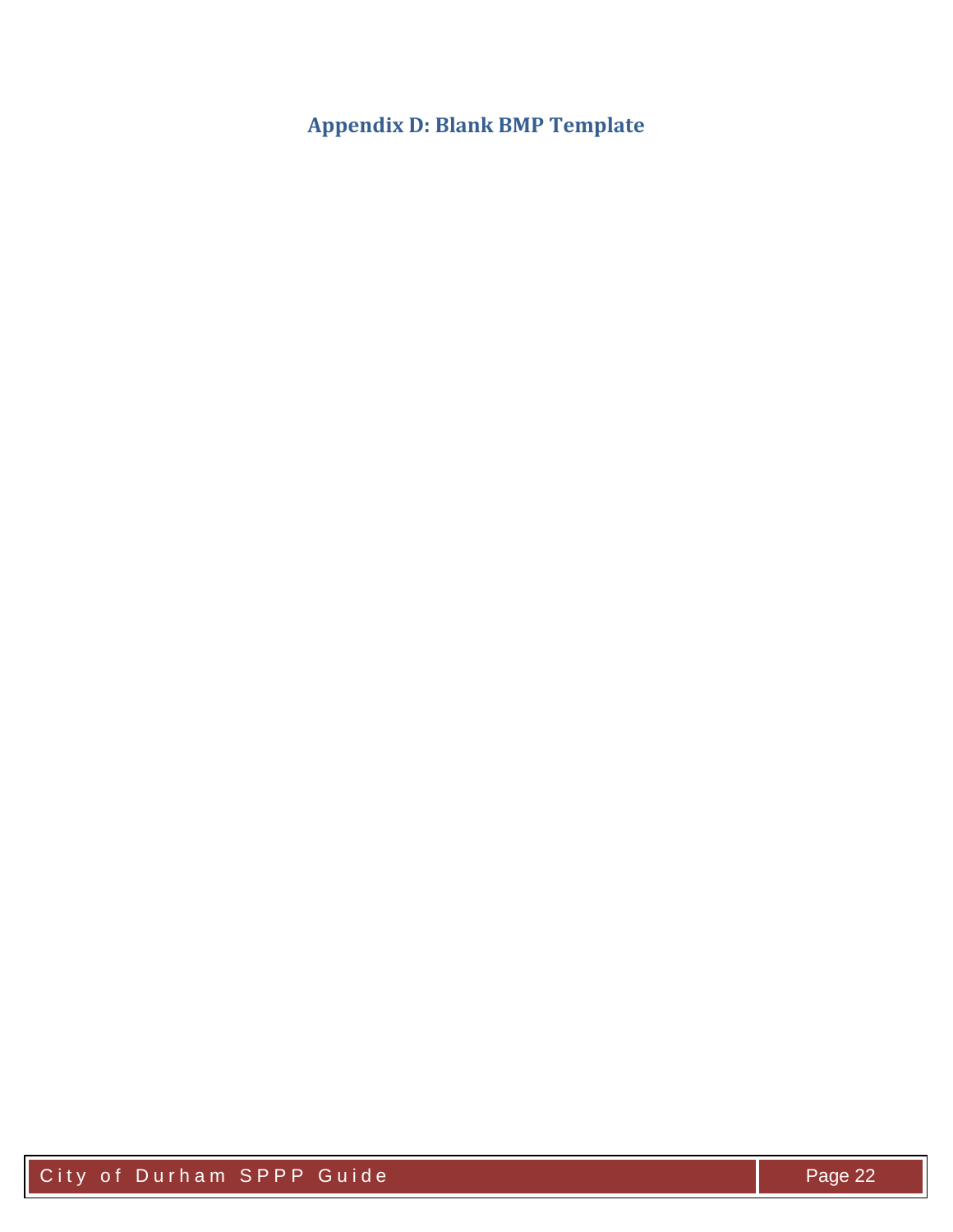## **BEST MANAGEMENT PRACTICE**

| <b>FACILITY NAME:</b> |
|-----------------------|
|-----------------------|

NPDES PERMIT (IF APPLICABLE) \_\_\_\_\_\_\_\_\_\_\_\_\_\_\_\_\_\_\_\_\_\_\_\_\_\_

NAME OF **BMP:**  $\blacksquare$ 

BMP #

REVISION DATE:

APPROVED BY: \_\_\_\_\_\_\_\_\_\_\_\_\_\_\_\_\_\_\_\_\_\_

**PURPOSE** (*What will implementation of this BMP accomplish?)*

**PROCEDURES** (D*iscuss the procedures for implementing the BMP.)*

**RESPONSIBLE PERSONNEL** (W*ho will be responsible for executing the procedures of this BMP?)*

**MANAGEMENT OF RESPONSIBILITY** (*Who is responsible for oversight?)*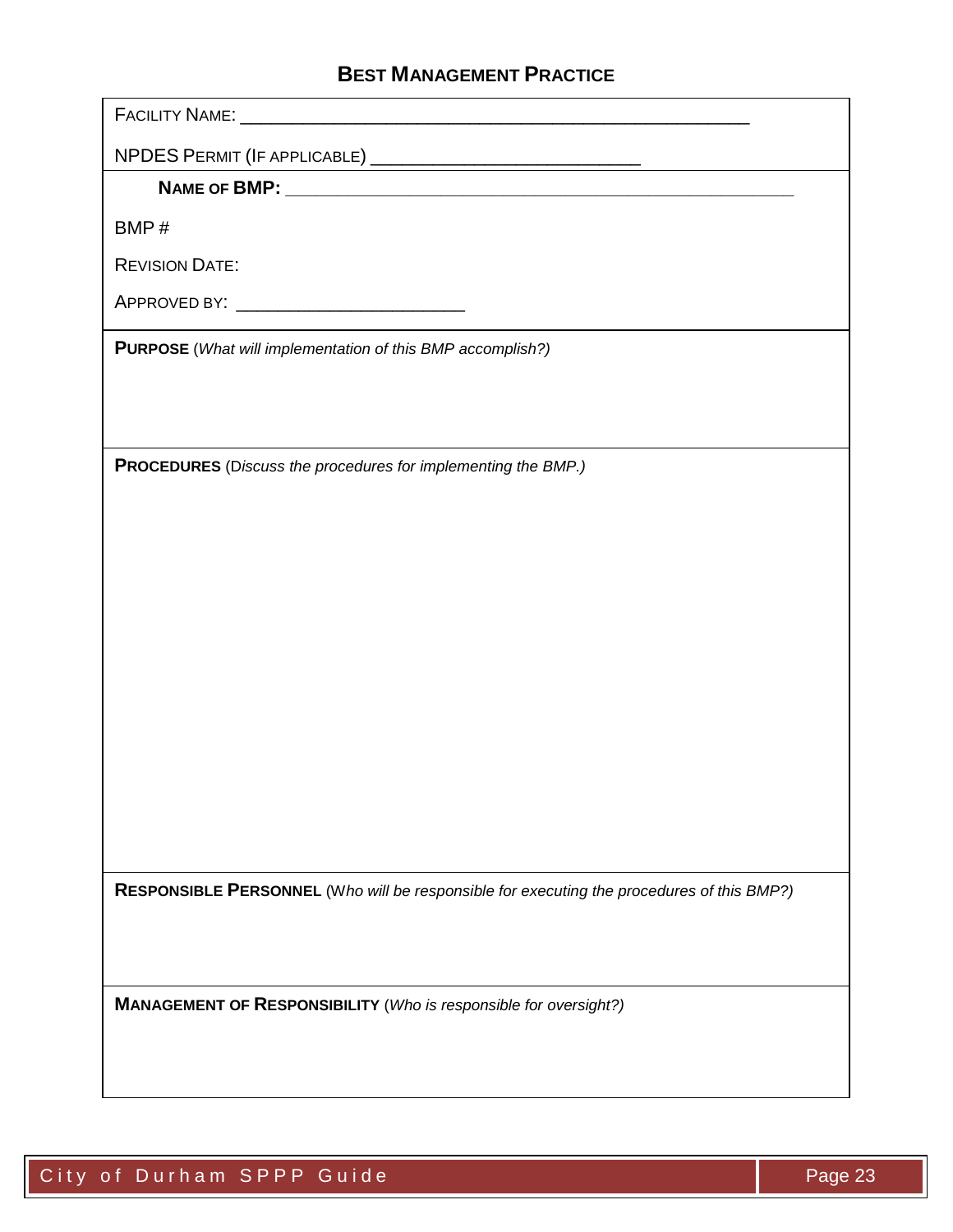<span id="page-24-0"></span>**Appendix E: Example Inspection Forms**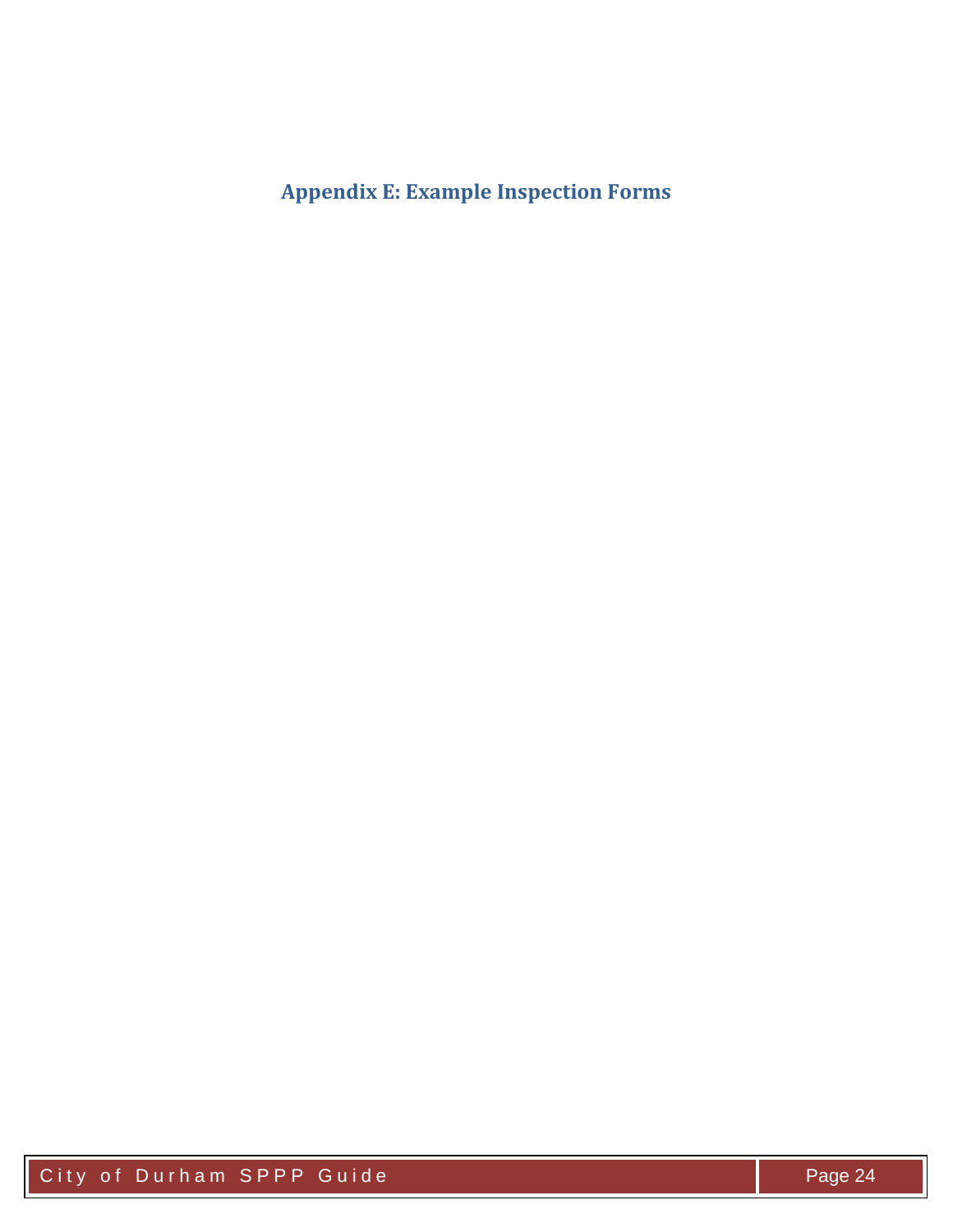| <b>Facility Semi-Annual Inspection Form</b> |                          |  |  |  |
|---------------------------------------------|--------------------------|--|--|--|
| <b>Facility Name:</b><br>Date:              |                          |  |  |  |
| Time:                                       | <b>Facility Address:</b> |  |  |  |
| Inspector's Name:                           |                          |  |  |  |

| <b>Illicit Discharges/Connections</b>                                                                                                  | <b>Yes</b> | <b>No</b> | N/A | <b>Comments</b> |
|----------------------------------------------------------------------------------------------------------------------------------------|------------|-----------|-----|-----------------|
| Is site free of illicit discharges?                                                                                                    |            |           |     |                 |
| Is site free of illicit connections?                                                                                                   |            |           |     |                 |
| <b>General Site Condition</b>                                                                                                          | Yes        | <b>No</b> | N/A | <b>Comments</b> |
| Are pollutants stored in a location or<br>manner that reduces the risk of<br>significant illicit discharge?                            |            |           |     |                 |
| Are pollutant-generating activities<br>conducted in a location or manner<br>that reduces the risk of significant<br>illicit discharge? |            |           |     |                 |
| Are the grounds free of spills, leaks,<br>fugitive materials, track-in, and track-<br>out?                                             |            |           |     |                 |
| Are stormwater management<br>devices and measures maintained<br>and functioning properly?                                              |            |           |     |                 |
| <b>Hazardous Material Management</b>                                                                                                   | <b>Yes</b> | <b>No</b> | N/A | <b>Comments</b> |
| Are the HAZMAT storage areas in<br>good condition?                                                                                     |            |           |     |                 |
| Are all containers in good condition<br>and properly stored, labeled, and<br>closed?                                                   |            |           |     |                 |
| <b>Oil/Water Separator</b>                                                                                                             | <b>Yes</b> | <b>No</b> | N/A | <b>Comments</b> |
| Is the area free of signs of overflow?                                                                                                 |            |           |     |                 |
| Has the facility implemented an<br>oil/water separator inspection,<br>maintenance, and operation<br>program?                           |            |           |     |                 |
| <b>Waste Management</b>                                                                                                                | <b>Yes</b> | <b>No</b> | N/A | <b>Comments</b> |
| Are dumpster pad and other waste<br>collection areas kept clean to avoid<br>stormwater contamination?                                  |            |           |     |                 |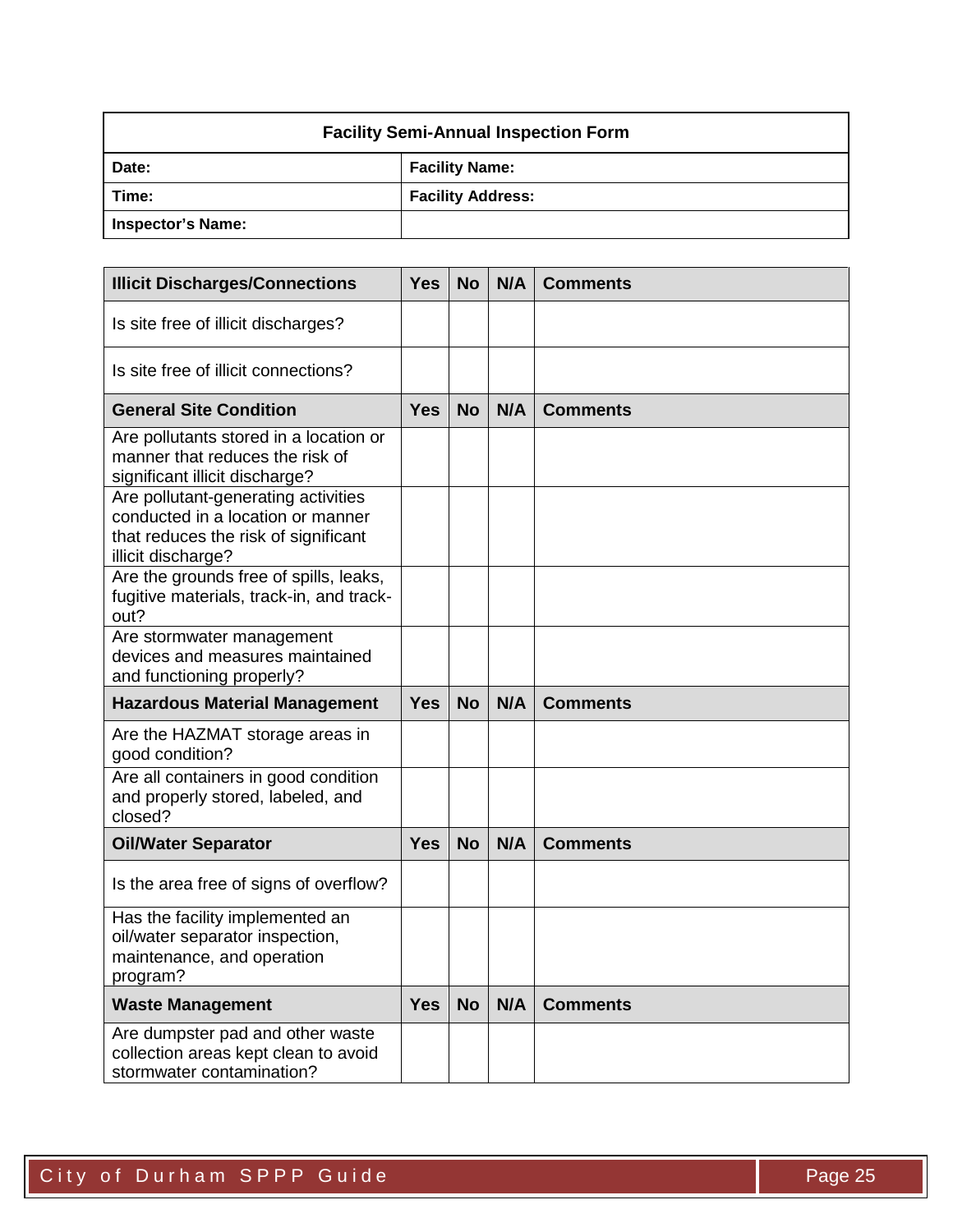| Are waste collection containers of<br>sufficient size to contain all<br>materials?      |            |           |     |                 |
|-----------------------------------------------------------------------------------------|------------|-----------|-----|-----------------|
| Do waste collection containers have<br>proper lids that remain closed?                  |            |           |     |                 |
| Are waste collection containers in<br>good condition?                                   |            |           |     |                 |
| <b>Automotive</b>                                                                       | <b>Yes</b> | <b>No</b> | N/A | <b>Comments</b> |
| Is all vehicle service conducted<br>inside shop bays?                                   |            |           |     |                 |
| Are vehicle washing activities<br>conducted with proper controls?                       |            |           |     |                 |
| Are there 9 or fewer junk, salvaged,<br>or unlicensed vehicles on the<br>premises?      |            |           |     |                 |
| <b>Storm Sewer Maintenance</b>                                                          | <b>Yes</b> | <b>No</b> | N/A | <b>Comments</b> |
| Does the facility inspect and<br>maintain the onsite storm sewer<br>system?             |            |           |     |                 |
| Are facility storm drains free from<br>obstructions and signs of pollutants?            |            |           |     |                 |
| <b>Spill Response</b>                                                                   | <b>Yes</b> | <b>No</b> | N/A | <b>Comments</b> |
| Is there an up-to-date emergency<br>contact list posted in facility?                    |            |           |     |                 |
| Is there a spill prevention and<br>response plan?                                       |            |           |     |                 |
| Are spill kits available and fully<br>stocked as appropriate?                           |            |           |     |                 |
| In the event of a spill is storm drain<br>inlet/outlet protection available?            |            |           |     |                 |
| Are spills cleaned up promptly and<br>completely?                                       |            |           |     |                 |
| Are significant spills reported and<br>documented?                                      |            |           |     |                 |
| <b>Drum and Tank Management</b>                                                         | <b>Yes</b> | <b>No</b> | N/A | <b>Comments</b> |
| Are containers labeled and in good<br>condition? (no rust, corrosion,<br>bulges, dents) |            |           |     |                 |
| Is secondary containment and cover<br>in use where necessary?                           |            |           |     |                 |
| Is secondary containment free of any                                                    |            |           |     |                 |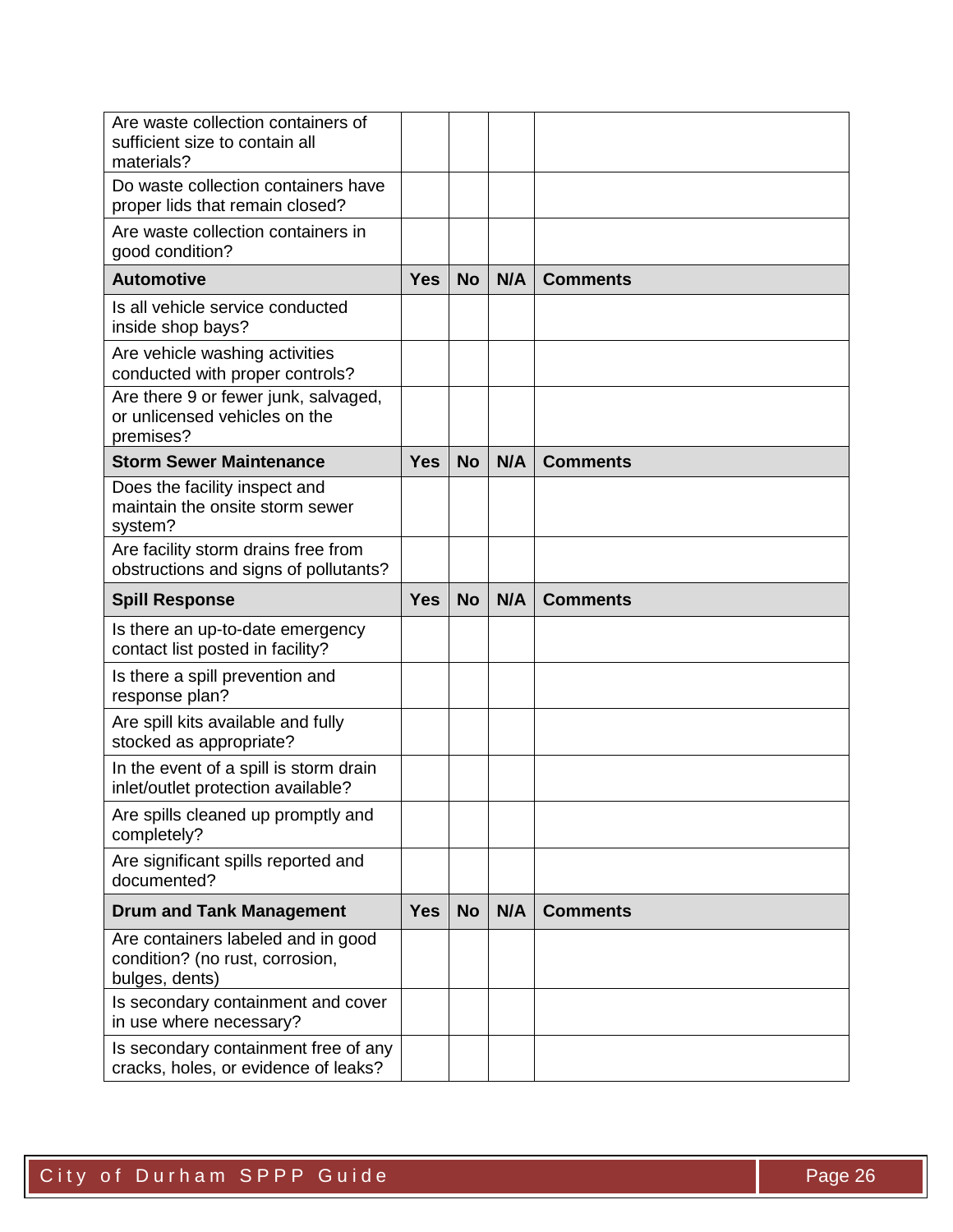| Are secondary containment drain<br>valves maintained locked shut?      |            |           |     |                 |
|------------------------------------------------------------------------|------------|-----------|-----|-----------------|
| Are drain logs and release<br>observation records being<br>maintained? |            |           |     |                 |
| Is tank leak detection system<br>operating properly?                   |            |           |     |                 |
| <b>NPDES Stormwater Permit</b>                                         | <b>Yes</b> | <b>No</b> | N/A | <b>Comments</b> |
| Does facility have a NPDES/NCGNE<br>permit if required?                |            |           |     |                 |
| Is the current Certificate of Coverage<br>available for confirmation?  |            |           |     |                 |
| <b>Stormwater Pollution Prevention</b><br>Plan (SPPP)                  | <b>Yes</b> | <b>No</b> | N/A | <b>Comments</b> |
| Is the SPPP readily available for<br>review?                           |            |           |     |                 |
| <b>Facility/Operations Narrative</b><br>Description                    |            |           |     |                 |
| Maps (General Location and Site<br>Layout)                             |            |           |     |                 |
| <b>Potential Pollutants</b>                                            |            |           |     |                 |
| <b>Spill History</b>                                                   |            |           |     |                 |
| <b>Secondary Containment Records</b>                                   |            |           |     |                 |
| <b>BMP Summary and Implementation</b><br>Plan                          |            |           |     |                 |
| <b>Inspections and Evaluations</b>                                     |            |           |     |                 |
| Spill Prevention & Response Plan                                       |            |           |     |                 |
| Preventative Maintenance and Good<br>Housekeeping Program              |            |           |     |                 |
| <b>Employee Training</b>                                               |            |           |     |                 |
| <b>Runoff Monitoring Plan</b>                                          |            |           |     |                 |
| <b>Pollution Prevention Team</b>                                       |            |           |     |                 |
| <b>Feasibility Study</b>                                               |            |           |     |                 |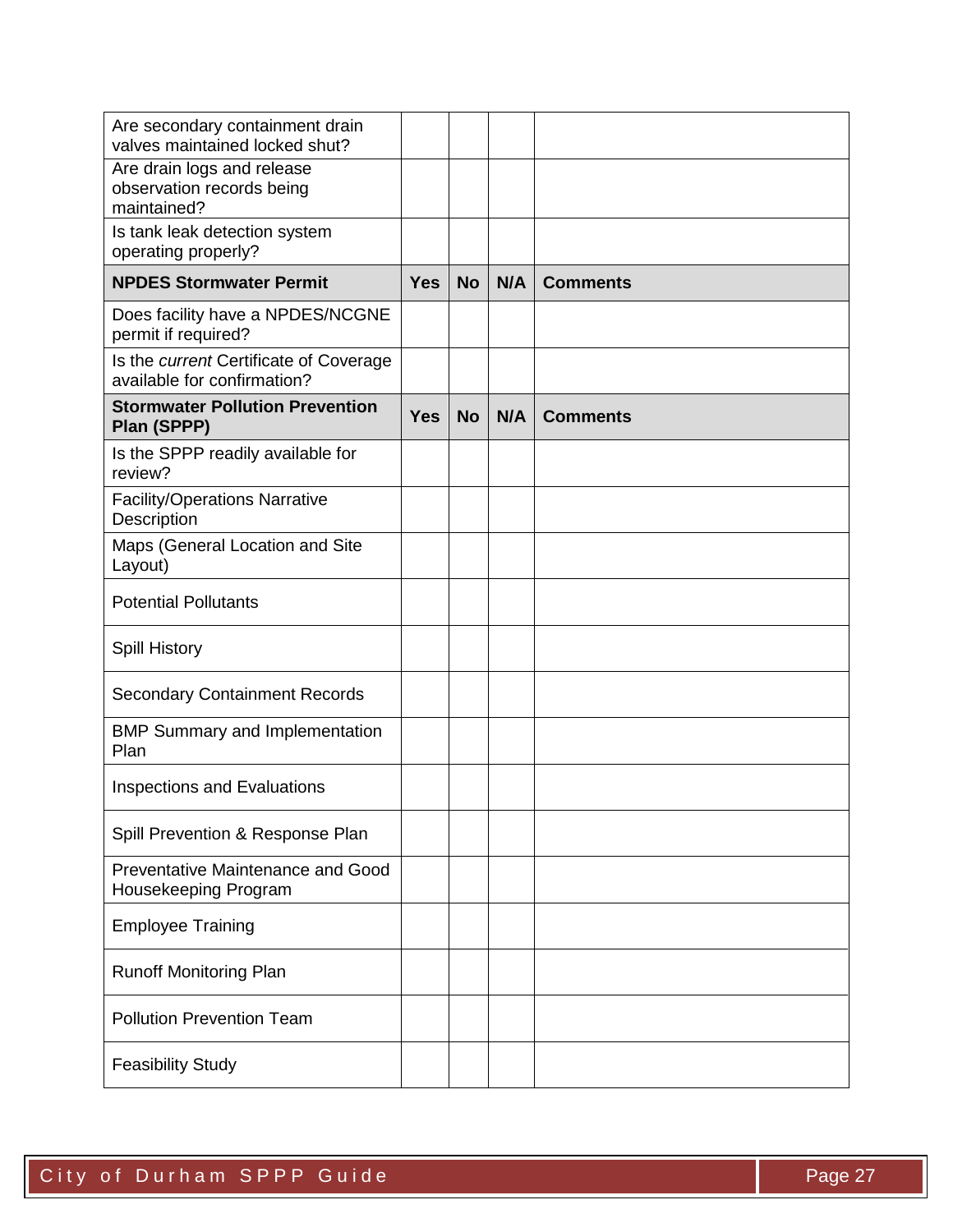| Plan Updates/Revision History                                   |            |           |     |                 |
|-----------------------------------------------------------------|------------|-----------|-----|-----------------|
| Signature of Responsible Party                                  |            |           |     |                 |
| <b>Runoff Monitoring</b>                                        | <b>Yes</b> | <b>No</b> | N/A | <b>Comments</b> |
| Has required stormwater runoff<br>monitoring been conducted?    |            |           |     |                 |
| Are records of runoff monitoring<br>maintained?                 |            |           |     |                 |
| Are monitoring results within<br>benchmark allowances?          |            |           |     |                 |
| Are Tier 1/2/3 responses<br>documented as required?             |            |           |     |                 |
|                                                                 |            |           |     |                 |
| <b>Inspections</b>                                              | <b>Yes</b> | <b>No</b> | N/A | <b>Comments</b> |
| Are copies of inspections and follow-<br>up records maintained? |            |           |     |                 |
| Are issues self-identified and<br>addressed promptly?           |            |           |     |                 |
| <b>Training</b>                                                 | <b>Yes</b> | <b>No</b> | N/A | <b>Comments</b> |
| Have required trainings been<br>conducted?                      |            |           |     |                 |

**Additional Notes and Comments:**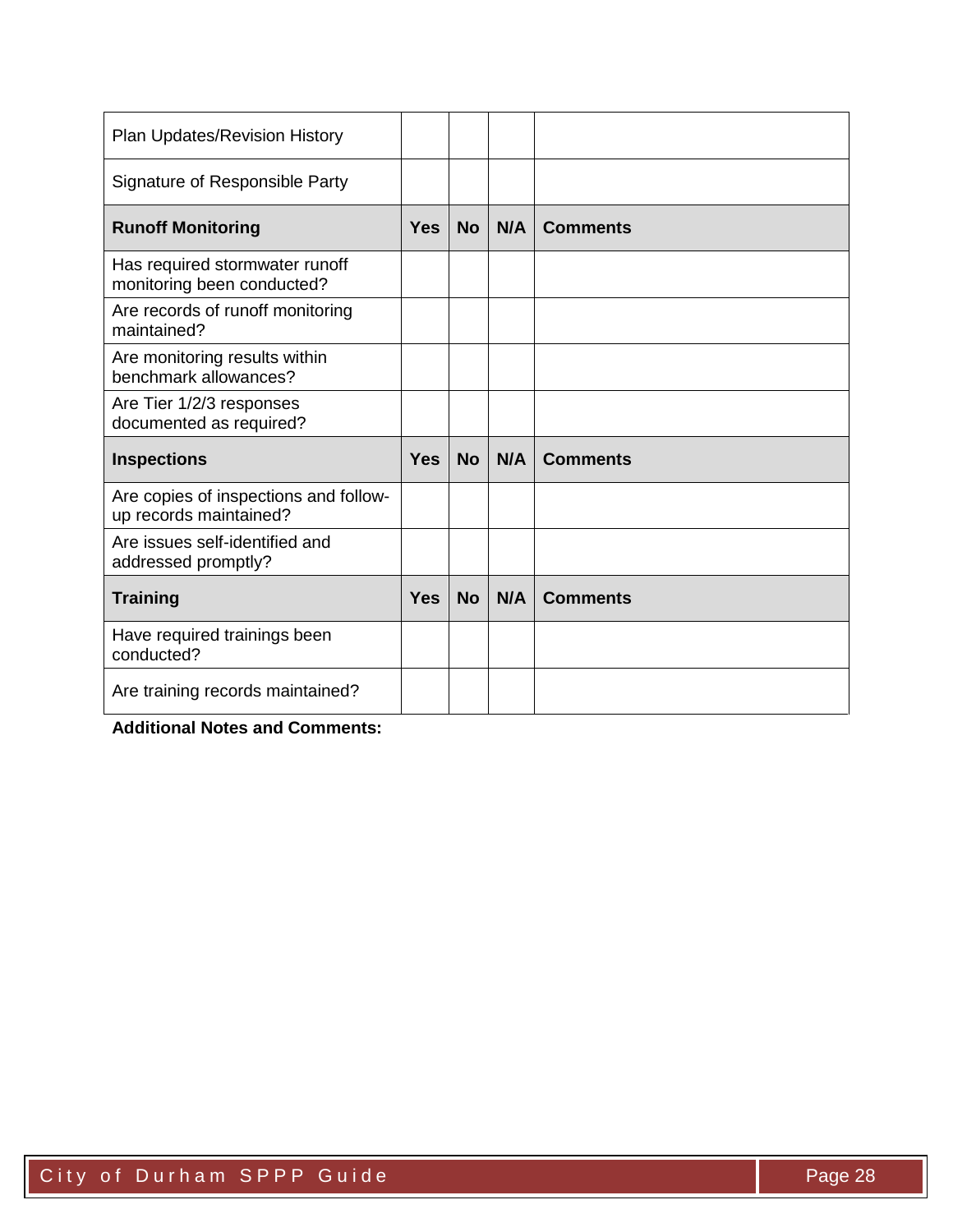## **COMPREHENSIVE SITE COMPLIANCE EVALUATION**

|    | DATE: ________________                  |           |                 |            |
|----|-----------------------------------------|-----------|-----------------|------------|
|    |                                         |           |                 |            |
|    |                                         | No Action | Action          | <b>Not</b> |
|    |                                         | Required  | <b>Required</b> | Applicable |
| 1. | Accuracy of Site Map:                   |           |                 |            |
|    | Identification and location of outfalls |           |                 |            |
|    | Watershed boundaries                    |           |                 |            |
|    | Direction of runoff flow                |           |                 |            |
|    | Buildings and impervious areas          |           |                 |            |
|    | Exposed material storage areas          |           |                 |            |
|    | Locations of significant spills         |           |                 |            |
|    |                                         |           |                 |            |
|    |                                         |           |                 |            |
|    |                                         | No Action | Action          | <b>Not</b> |
| 2. | Accuracy of SPPP and Related Records    | Required  | Required        | Applicable |

| 2. | Accuracy of SPPP and Related Records        | Required | Required | Applicable |
|----|---------------------------------------------|----------|----------|------------|
|    | <b>Pollution Prevention Team Members</b>    |          |          |            |
|    | <b>Outfall characteristics</b>              |          |          |            |
|    | <b>Exposed materials inventory</b>          |          |          |            |
|    | Records of significant releases             |          |          |            |
|    | Preventative maintenance inspection records |          |          |            |
|    |                                             |          |          |            |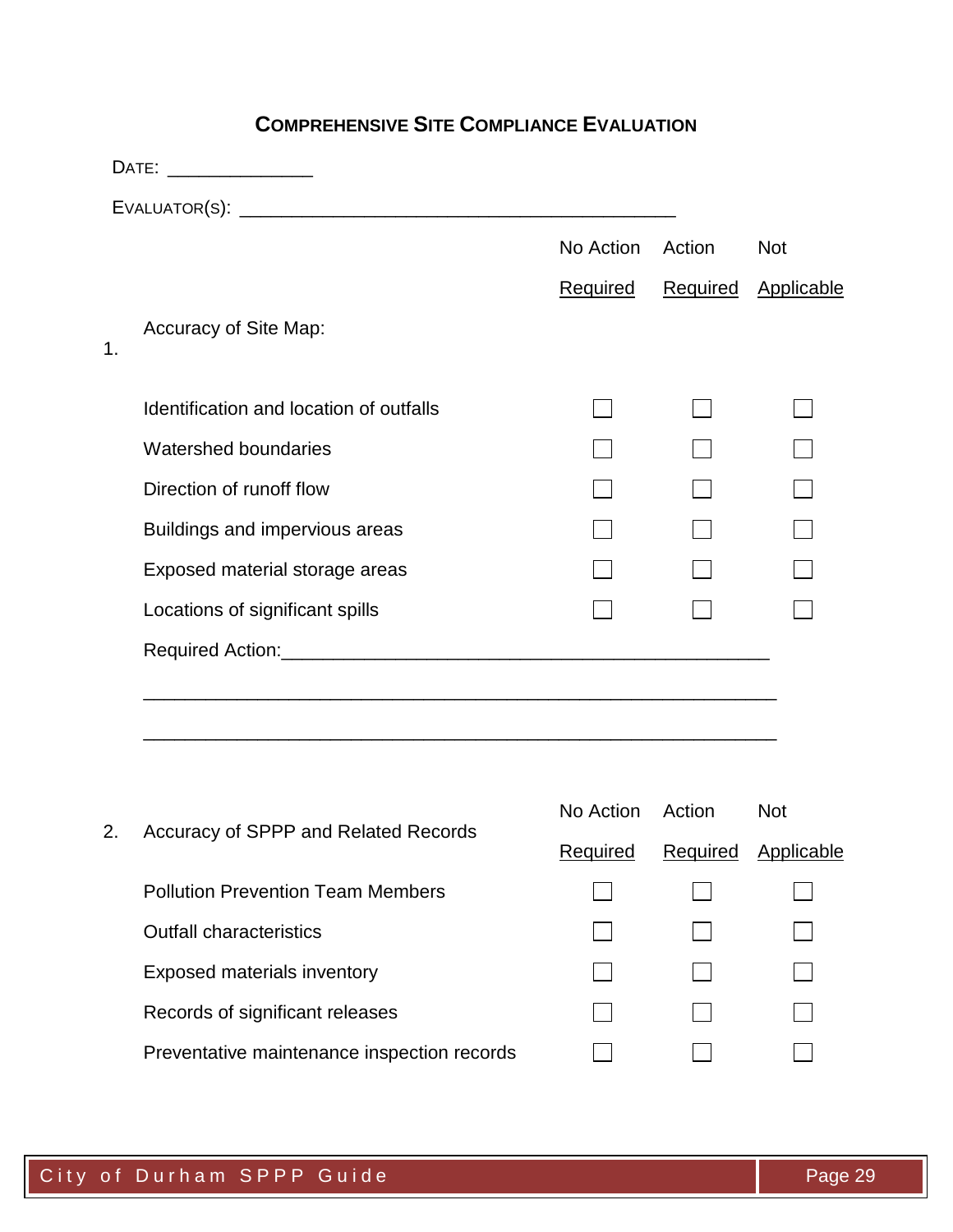|                                                               | No Action       | Action   | <b>Not</b> |
|---------------------------------------------------------------|-----------------|----------|------------|
|                                                               | <b>Required</b> | Required | Applicable |
| Employee training records                                     |                 |          |            |
| Stormwater sampling parameters                                |                 |          |            |
|                                                               |                 |          |            |
|                                                               |                 |          |            |
| <b>Accuracy of Potential Pollutant Sources</b>                | No Action       | Action   | <b>Not</b> |
|                                                               | <b>Required</b> | Required | Applicable |
| Vehicle/ equipment maintenance, cleaning and<br>fueling areas |                 |          |            |
| Exposed material storage areas                                |                 |          |            |
| Loading/ unloading areas                                      |                 |          |            |
|                                                               |                 |          |            |
|                                                               |                 |          |            |
| <b>Effectiveness of Stormwater Management</b>                 | No Action       | Action   | <b>Not</b> |
| Controls                                                      | Required        | Required | Applicable |
| Good housekeeping practices                                   |                 |          |            |
| Preventative maintenance program                              |                 |          |            |
| Spill prevention and response                                 |                 |          |            |
| Preventative maintenance inspections                          |                 |          |            |
| <b>Facility inspections</b>                                   |                 |          |            |
|                                                               |                 |          |            |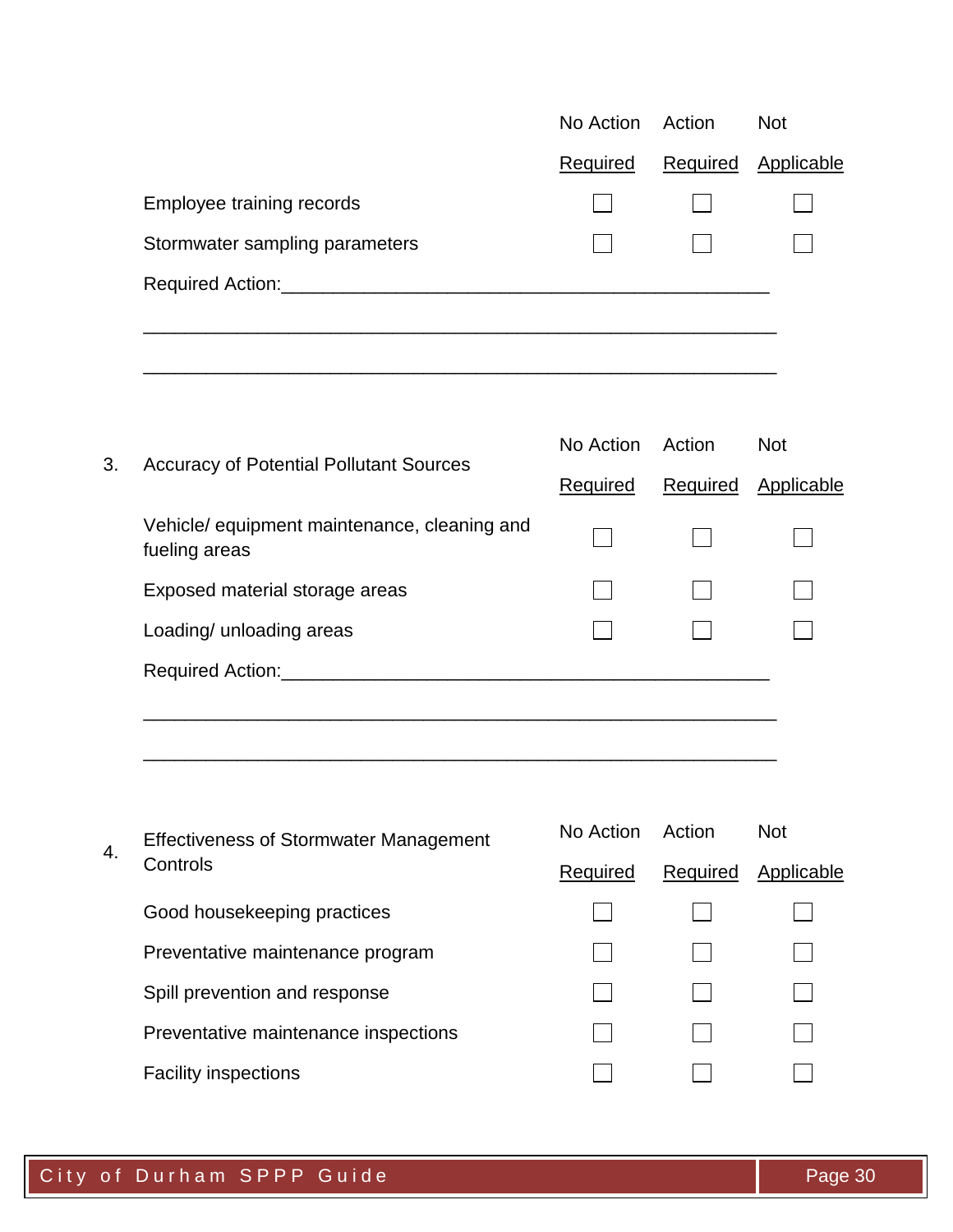|                                                 | No Action       | Action          | <b>Not</b> |
|-------------------------------------------------|-----------------|-----------------|------------|
|                                                 | <b>Required</b> | <b>Required</b> | Applicable |
| <b>Employee training</b>                        |                 |                 |            |
| Non-storm discharges-visual inspection          |                 |                 |            |
| Quality of stormwater-visual inspection         |                 |                 |            |
| Sediment and erosion areas-visual inspection    |                 |                 |            |
| Structural measures and controls                |                 |                 |            |
|                                                 |                 |                 |            |
|                                                 |                 |                 |            |
|                                                 |                 |                 |            |
|                                                 | No Action       | Action          | <b>Not</b> |
|                                                 | <b>Required</b> | Required        | Applicable |
| <b>Overall Evaluation Effectiveness of SPPP</b> |                 |                 |            |

"I certify under penalty of law that this document and all attachments were prepared under my direction or supervision in accordance with a system designed to assure that qualified personnel properly gathered and evaluated the information submitted. Based on my inquiry of the person or persons who manage the system, or those persons directly responsible for gathering the information, the information submitted is, to the best of my knowledge and belief, true, accurate, and complete. I am aware that there are significant penalties for submitting false information, including the possibility of fine and imprisonment for knowing violations."

Signature: \_\_\_\_\_\_\_\_\_\_\_\_\_\_\_\_\_\_\_\_\_\_\_\_\_\_\_\_\_\_\_\_\_\_\_\_\_\_\_\_

Title: \_\_\_\_\_\_\_\_\_\_\_\_\_\_\_\_\_\_\_\_\_\_\_\_\_\_\_\_\_\_\_\_\_\_\_\_\_\_\_\_\_\_\_\_

Date:  $\Box$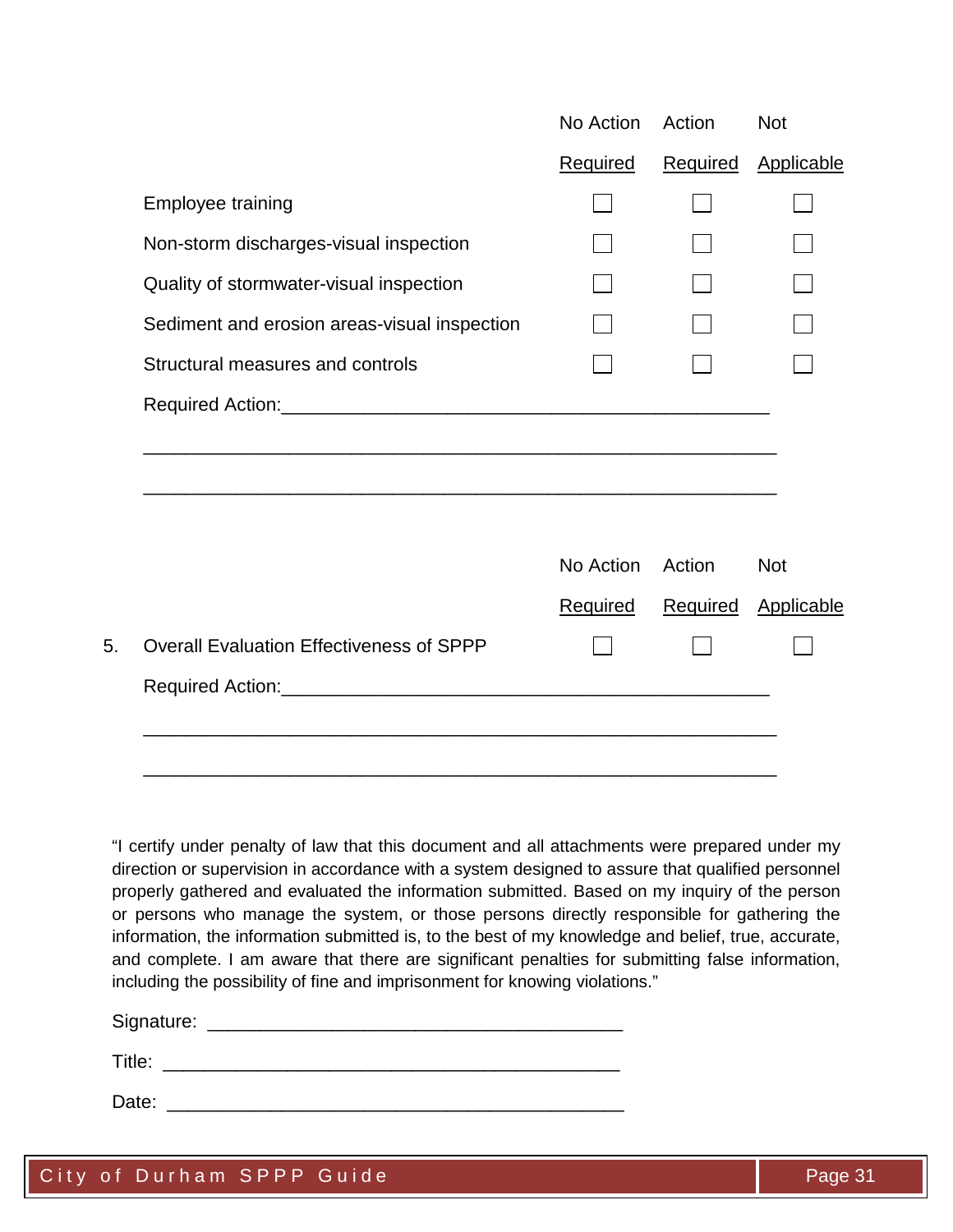<span id="page-32-0"></span>**Appendix F: Blank Discharge Monitoring Reports**

City of Durham SPPP Guide **Page 32**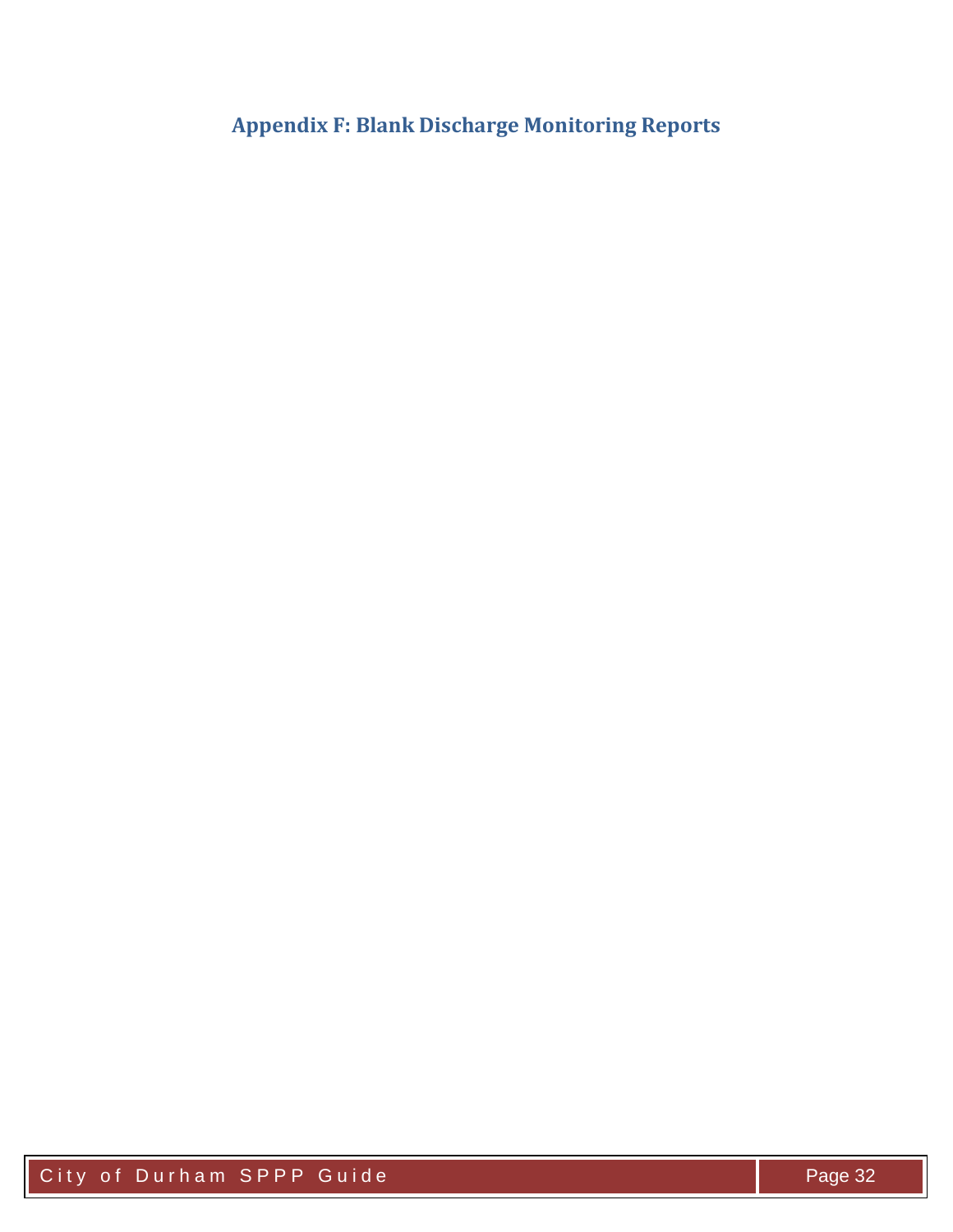

*For guidance on filling out this form, please visit:*<http://portal.ncdenr.org/web/lr/npdes-stormwater/>

| Permit No.: $N/C/$ / / / / / / / / / / or Certificate of Coverage No.: $N/C/G/$ / / / / / / / /                            |
|----------------------------------------------------------------------------------------------------------------------------|
|                                                                                                                            |
|                                                                                                                            |
|                                                                                                                            |
|                                                                                                                            |
|                                                                                                                            |
| Total Event Precipitation (inches): ___________                                                                            |
| Was this a "Representative Storm Event" or "Measureable Storm Event" as defined by the permit?<br>(See information below.) |
| $ $   Yes     No                                                                                                           |

*Please verify whether Qualitative Monitoring must be performed during a "representative storm event" or "measureable storm event" (requirements vary, depending on the permit).* 

Qualitative monitoring requirements vary. Most permits require qualitative monitoring to be performed during a "representative storm event" or during a "measureable storm event." However, some permits do not have this requirement. Please refer to these definitions, if applicable.

A **"representative storm event"** is a storm event that measures greater than 0.1 inches of rainfall and that is preceded by at least 72 hours (3 days) in which no storm event measuring greater than 0.1 inches has occurred. A single storm event may contain up to 10 consecutive hours of no precipitation.

A **"measurable storm event"** is a storm event that results in **an actual discharge** from the permitted site outfall. The previous measurable storm event must have been at least 72 hours prior. The 72-hour storm interval does not apply if the permittee is able to document that a shorter interval is representative for local storm events during the sampling period, and the permittee obtains approval from the local DWQ Regional Office.

**By this signature, I certify that this report is accurate and complete to the best of my knowledge:**

(Signature of Permittee or Designee)

\_\_\_\_\_\_\_\_\_\_\_\_\_\_\_\_\_\_\_\_\_\_\_\_\_\_\_\_\_\_\_\_\_\_\_\_\_\_\_\_\_\_\_\_\_\_\_\_\_\_\_\_\_\_\_\_\_\_\_\_\_\_\_\_\_\_\_\_\_\_\_\_\_\_\_\_\_\_\_\_\_\_\_\_\_\_\_\_\_\_\_\_\_\_\_\_\_\_\_\_\_\_\_\_\_\_\_\_\_\_\_\_\_\_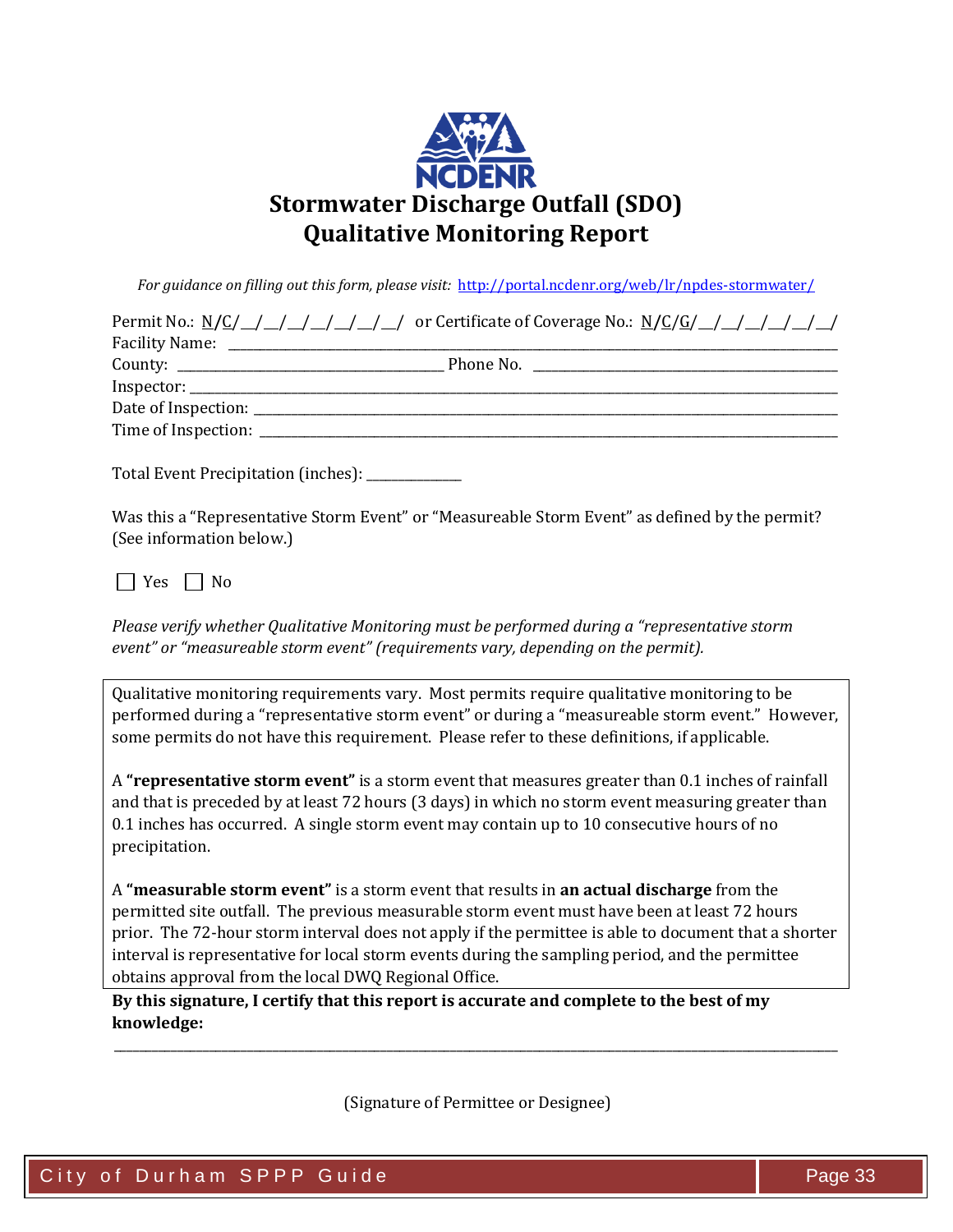#### **1. Outfall Description:**

Outfall No. \_\_\_\_\_\_\_\_\_\_\_\_\_ Structure (pipe, ditch, etc.) \_\_\_\_\_\_\_\_\_\_\_\_\_\_\_\_\_\_\_\_\_\_\_\_\_\_\_\_\_\_\_\_\_\_\_\_\_\_\_\_\_\_\_\_\_\_\_\_\_\_ Receiving Stream: \_\_\_\_\_\_\_\_\_\_\_\_\_\_\_\_\_\_\_\_\_\_\_\_\_\_\_\_\_\_\_\_\_\_\_\_\_\_\_\_\_\_\_\_\_\_\_\_\_\_\_\_\_\_\_\_\_\_\_\_\_\_\_\_\_\_\_\_\_\_\_\_\_\_\_\_\_\_\_\_\_\_\_\_\_\_\_\_\_\_\_\_\_ Describe the industrial activities that occur within the outfall drainage area: \_\_\_\_\_\_\_\_\_\_\_\_\_\_\_\_\_\_\_\_

**2. Color:** Describe the color of the discharge using basic colors (red, brown, blue, etc.) and tint (light, medium, dark) as descriptors:

**3. Odor:** Describe any distinct odors that the discharge may have (i.e., smells strongly of oil, weak chlorine odor, etc.):

**4. Clarity:** Choose the number which best describes the clarity of the discharge, where 1 is clear and 5 is very cloudy:

1 2 3 4 5

**5. Floating Solids:** Choose the number which best describes the amount of floating solids in the stormwater discharge, where 1 is no solids and 5 is the surface covered with floating solids:

1 2 3 4 5

**6. Suspended Solids:** Choose the number which best describes the amount of suspended solids in the stormwater discharge, where 1 is no solids and 5 is extremely muddy:

1 2 3 4 5 **7.** Is there any **foam** in the stormwater discharge? Yes No **8.** Is there an **oil sheen** in the stormwater discharge? Yes No **9.** Is there evidence of **erosion or deposition** at the outfall? Yes No **10. Other Obvious Indicators of Stormwater Pollution:**

List and describe  $\Box$ 

**Note: Low clarity, high solids, and/or the presence of foam, oil sheen, or erosion/deposition may be indicative of pollutant exposure. These conditions warrant further investigation.**

\_\_\_\_\_\_\_\_\_\_\_\_\_\_\_\_\_\_\_\_\_\_\_\_\_\_\_\_\_\_\_\_\_\_\_\_\_\_\_\_\_\_\_\_\_\_\_\_\_\_\_\_\_\_\_\_\_\_\_\_\_\_\_\_\_\_\_\_\_\_\_\_\_\_\_\_\_\_\_\_\_\_\_\_\_\_\_\_\_\_\_\_\_\_\_\_\_\_\_\_\_\_\_\_\_\_\_\_\_\_\_\_\_\_ \_\_\_\_\_\_\_\_\_\_\_\_\_\_\_\_\_\_\_\_\_\_\_\_\_\_\_\_\_\_\_\_\_\_\_\_\_\_\_\_\_\_\_\_\_\_\_\_\_\_\_\_\_\_\_\_\_\_\_\_\_\_\_\_\_\_\_\_\_\_\_\_\_\_\_\_\_\_\_\_\_\_\_\_\_\_\_\_\_\_\_\_\_\_\_\_\_\_\_\_\_\_\_\_\_\_\_\_\_\_\_\_\_\_ \_\_\_\_\_\_\_\_\_\_\_\_\_\_\_\_\_\_\_\_\_\_\_\_\_\_\_\_\_\_\_\_\_\_\_\_\_\_\_\_\_\_\_\_\_\_\_\_\_\_\_\_\_\_\_\_\_\_\_\_\_\_\_\_\_\_\_\_\_\_\_\_\_\_\_\_\_\_\_\_\_\_\_\_\_\_\_\_\_\_\_\_\_\_\_\_\_\_\_\_\_\_\_\_\_\_\_\_\_\_\_\_\_\_ \_\_\_\_\_\_\_\_\_\_\_\_\_\_\_\_\_\_\_\_\_\_\_\_\_\_\_\_\_\_\_\_\_\_\_\_\_\_\_\_\_\_\_\_\_\_\_\_\_\_\_\_\_\_\_\_\_\_\_\_\_\_\_\_\_\_\_\_\_\_\_\_\_\_\_\_\_\_\_\_\_\_\_\_\_\_\_\_\_\_\_\_\_\_\_\_\_\_\_\_\_\_\_\_\_\_\_\_\_\_\_\_\_\_ \_\_\_\_\_\_\_\_\_\_\_\_\_\_\_\_\_\_\_\_\_\_\_\_\_\_\_\_\_\_\_\_\_\_\_\_\_\_\_\_\_\_\_\_\_\_\_\_\_\_\_\_\_\_\_\_\_\_\_\_\_\_\_\_\_\_\_\_\_\_\_\_\_\_\_\_\_\_\_\_\_\_\_\_\_\_\_\_\_\_\_\_\_\_\_\_\_\_\_\_\_\_\_\_\_\_\_\_\_\_\_\_\_\_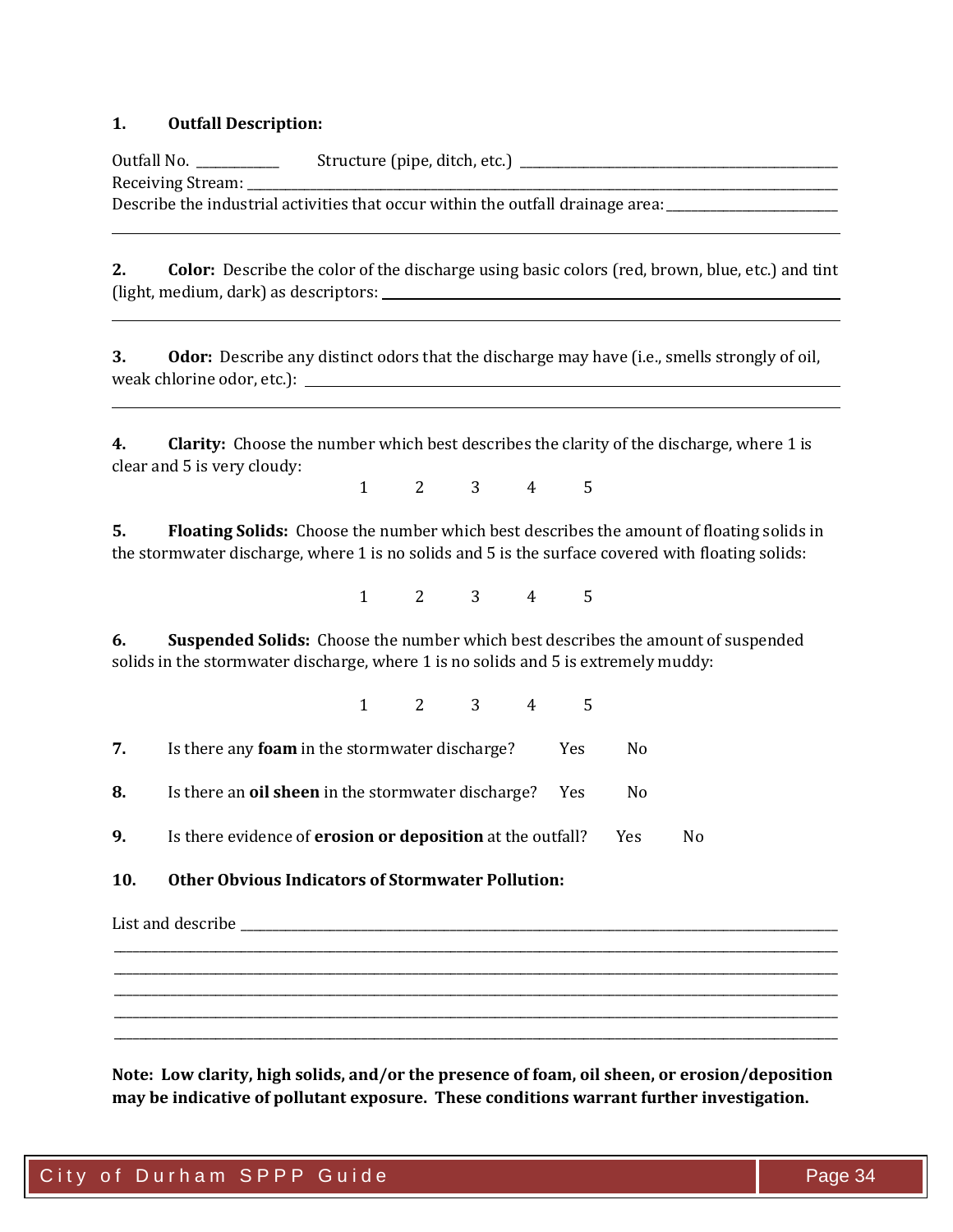## **Semi-annual Stormwater Discharge Monitoring Report**

## **for North Carolina Division of Water Quality General Permit**

**Date submitted \_\_\_\_\_\_\_\_\_\_\_\_\_\_\_\_\_\_\_\_**

| <b>CERTIFICATE OF COVERAGE NO. NCG</b>            |             | <b>SAMPLE COLLECTION YEAR</b>                                                                 |
|---------------------------------------------------|-------------|-----------------------------------------------------------------------------------------------|
| <b>FACILITY NAME</b>                              |             | <b>SAMPLE PERIOD</b><br>Jan-June<br>July-Dec                                                  |
| <b>COUNTY</b>                                     |             | $\mathsf{\mid}$ Monthly $\mathsf{\scriptstyle\cdot}^{\text{\tiny L}}$<br>(month)<br><b>or</b> |
| <b>PERSON COLLECTING SAMPLES</b>                  |             | <b>DISCHARGING TO CLASS</b><br><b>ORW</b><br><b>PNA</b><br><b>HQW</b><br>Trout                |
| <b>LABORATORY</b>                                 | Lab Cert. # | <b>SA</b><br><b>Zero-flow</b><br><b>Water Supply</b>                                          |
| <b>Comments on sample collection or analysis:</b> |             | <b>Other</b>                                                                                  |
|                                                   |             |                                                                                               |

#### **PLEASE REMEMBER TO SIGN ON THE REVERSE**

Did this facility perform Vehicle Maintenance Activities using more than 55 gallons of new motor oil per month? \_\_ yes \_\_no

*No discharge this period (For sampling periods with no discharge at any single outfall, you must still submit this discharge monitoring report with a checkmark* here.)

| Outfall | Date                          | <b>Discharge Characteristics</b> |  |  |  |  |  |  |
|---------|-------------------------------|----------------------------------|--|--|--|--|--|--|
| No.     |                               |                                  |  |  |  |  |  |  |
|         | Sample Collected,<br>mo/dd/yr |                                  |  |  |  |  |  |  |
|         |                               |                                  |  |  |  |  |  |  |
|         |                               |                                  |  |  |  |  |  |  |
|         |                               |                                  |  |  |  |  |  |  |
|         |                               |                                  |  |  |  |  |  |  |
|         |                               |                                  |  |  |  |  |  |  |
|         |                               |                                  |  |  |  |  |  |  |
|         |                               |                                  |  |  |  |  |  |  |
|         |                               |                                  |  |  |  |  |  |  |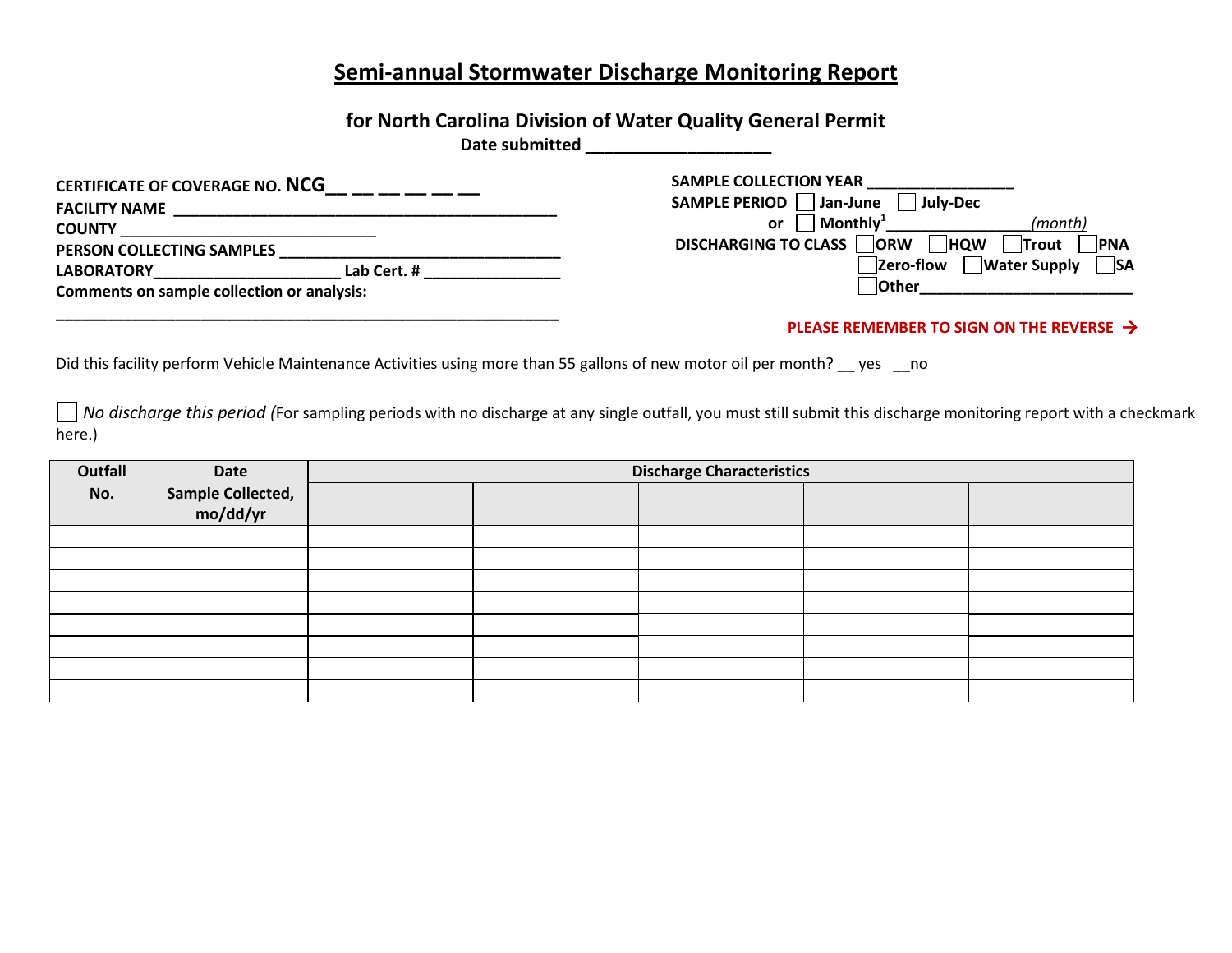## **Semi-annual Stormwater Discharge Monitoring Report**

#### **STORM EVENT CHARACTERISTICS:**

Date (first event sampled) **Total Event Precipitation (inches):** \_\_\_\_\_\_\_\_\_\_\_\_

**Date \_\_\_\_\_\_\_ (list each additional event sampled this reporting period, and rainfall amount)**

**Total Event Precipitation (inches):** \_\_\_\_\_\_\_\_\_\_\_\_

*Note: If you report a sample value in excess of the benchmark, you must implement Tier 1, Tier 2, or Tier 3 responses. See General Permit text.*

#### FOR PART A AND PART B MONITORING RESULTS:

- A BENCHMARK EXCEEDANCE TRIGGERS **TIER 1 REQUIREMENTS**. SEE PERMIT PART II SECTION B.
- 2 EXCEEDANCES IN A ROW FOR THE SAME PARAMETER AT THE SAME OUTFALL TRIGGER **TIER 2 REQUIREMENTS**. SEE PERMIT PART II SECTION B.
- **TIER 3:** HAS YOUR FACILITY HAD 4 OR MORE BENCHMARK EXCEEDENCES FOR THE SAME PARAMETER AT ANY ONE OUTFALL? YES  $\Box$  NO  $\Box$ **IF YES, HAVE YOU CONTACTED THE DWQ REGIONAL OFFICE? YES**  $\Box$  **NO** $\Box$

REGIONAL OFFICE CONTACT NAME:  $\blacksquare$ 

#### *Mail an original and one copy of this DMR, including all "No Discharge" reports, within 30 days of receipt of the lab results (or at end of monitoring period in the case of "No Discharge" reports) to:*

Division of Water Quality Attn: DWQ Central Files 1617 Mail Service Center Raleigh, North Carolina 27699-1617

#### **YOU MUST SIGN THIS CERTIFICATION FOR ANY INFORMATION REPORTED:**

"I certify, under penalty of law, that this document and all attachments were prepared under my direction or supervision in accordance with a system designed to assure that qualified personnel properly gather and evaluate the information submitted. Based on my inquiry of the person or persons who manage the system, or those persons directly responsible for gathering the information, the information submitted is, to the best of my knowledge and belief, true, accurate, and complete. I am aware that there are significant penalties for submitting false information, including the possibility of fines and imprisonment for knowing violations."

**(Signature of Permittee) (Date)**

**\_\_\_\_\_\_\_\_\_\_\_\_\_\_\_\_**

Additional copies of this form may be downloaded at:<http://portal.ncdenr.org/web/wq/ws/su/npdessw#tab-4>

City of Durham SPPP Guide **Page 36**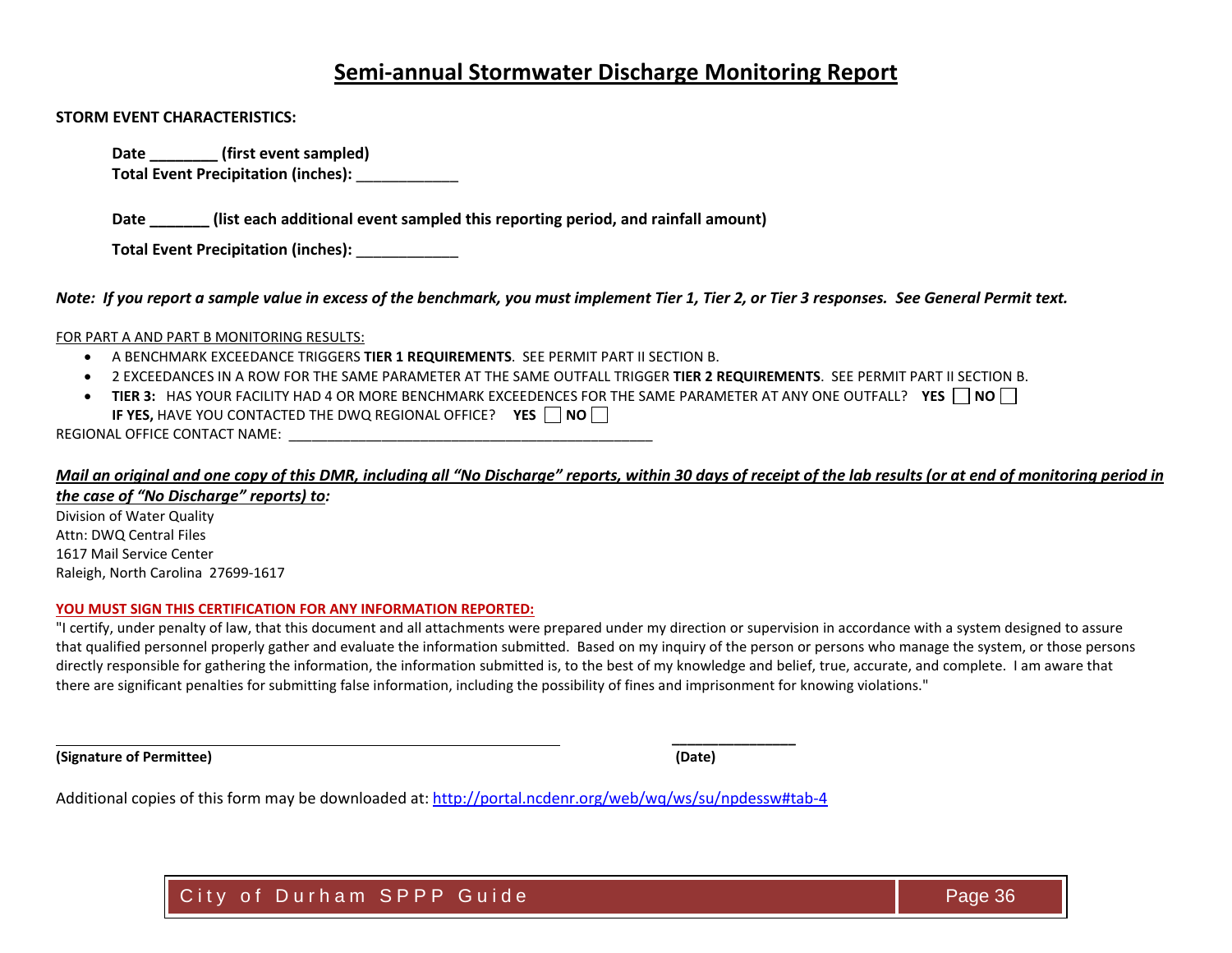#### **STORMWATER DISCHARGE OUTFALL (SDO) ANNUAL SUMMARY DATA MONITORING REPORT (DMR)**

**Calendar Year \_\_\_\_\_\_\_\_\_\_\_**

| <b>NCS</b><br>Individual NPDES Permit No.<br>or<br>Certificate of Coverage (COC) No.<br><b>NCG</b>         |                             |  |  |  |  |  |  |
|------------------------------------------------------------------------------------------------------------|-----------------------------|--|--|--|--|--|--|
| This monitoring report summary of the calendar year should be kept on file on-site with the facility SPPP. |                             |  |  |  |  |  |  |
|                                                                                                            |                             |  |  |  |  |  |  |
|                                                                                                            |                             |  |  |  |  |  |  |
| Phone Number: ( )                                                                                          | Total no. of SDOs monitored |  |  |  |  |  |  |
|                                                                                                            |                             |  |  |  |  |  |  |
| <b>Outfall No.</b>                                                                                         |                             |  |  |  |  |  |  |
| Is this outfall currently in Tier 2 (monitored monthly)?                                                   | No    <br>Yes⊺              |  |  |  |  |  |  |
| Was this outfall ever in Tier 2 (monitored monthly) during the past year?                                  | $No$ $\vert$<br>Yes         |  |  |  |  |  |  |
| If this outfall was in Tier 2 last year, why was monthly monitoring discontinued?                          |                             |  |  |  |  |  |  |
| Enough consecutive samples below benchmarks to decrease frequency                                          |                             |  |  |  |  |  |  |
| Received approval from DWQ to reduce monitoring frequency                                                  |                             |  |  |  |  |  |  |
| Other                                                                                                      |                             |  |  |  |  |  |  |
| Was this SDO monitored because of vehicle maintenance activities?                                          | No  <br>Yes l               |  |  |  |  |  |  |

|                                       |                                     | Parameter, (units) |  |  |  |  |  |  |
|---------------------------------------|-------------------------------------|--------------------|--|--|--|--|--|--|
|                                       | <b>Total</b><br>Rainfall,<br>inches |                    |  |  |  |  |  |  |
| <b>Benchmark</b>                      | N/A                                 |                    |  |  |  |  |  |  |
| Date Sample<br>Collected,<br>mm/dd/yy |                                     |                    |  |  |  |  |  |  |
|                                       |                                     |                    |  |  |  |  |  |  |
|                                       |                                     |                    |  |  |  |  |  |  |
|                                       |                                     |                    |  |  |  |  |  |  |
|                                       |                                     |                    |  |  |  |  |  |  |
|                                       |                                     |                    |  |  |  |  |  |  |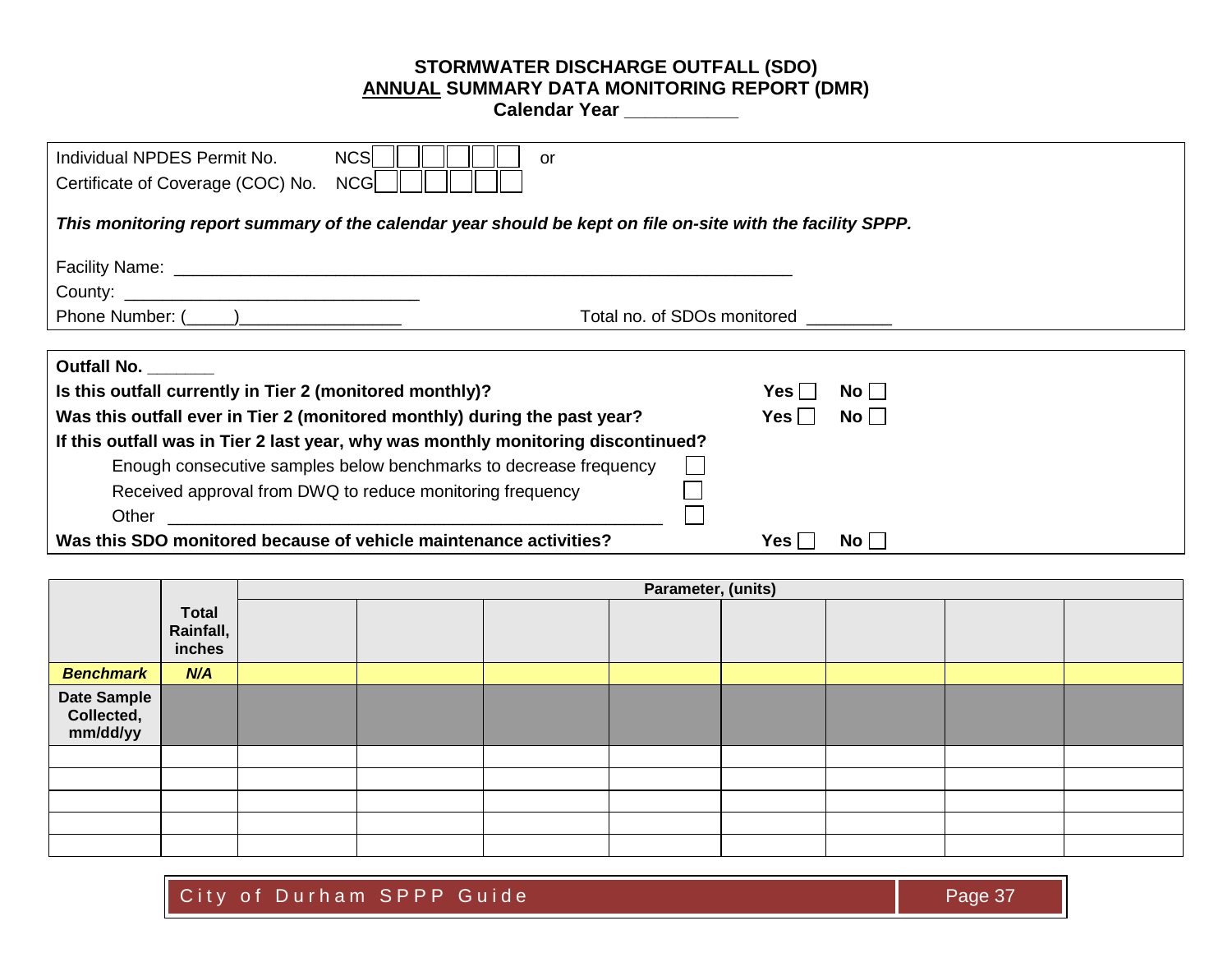| <b>Outfall No.</b>                                                                |       |      |  |
|-----------------------------------------------------------------------------------|-------|------|--|
| Is this outfall currently in Tier 2 (monitored monthly)?                          | Yes ∣ | No l |  |
| Was this outfall ever in Tier 2 (monitored monthly) during the past year?         | Yes l | No   |  |
| If this outfall was in Tier 2 last year, why was monthly monitoring discontinued? |       |      |  |
| Enough consecutive samples below benchmarks to decrease frequency                 |       |      |  |
| Received approval from DWQ to reduce monitoring frequency                         |       |      |  |
| Other                                                                             |       |      |  |
| Was this SDO monitored because of vehicle maintenance activities?                 | Yes l | No l |  |

|                                       |                                     | Parameter, (units) |  |  |  |  |  |  |
|---------------------------------------|-------------------------------------|--------------------|--|--|--|--|--|--|
|                                       | <b>Total</b><br>Rainfall,<br>inches |                    |  |  |  |  |  |  |
| <b>Benchmark</b>                      | N/A                                 |                    |  |  |  |  |  |  |
| Date Sample<br>Collected,<br>mm/dd/yy |                                     |                    |  |  |  |  |  |  |
|                                       |                                     |                    |  |  |  |  |  |  |
|                                       |                                     |                    |  |  |  |  |  |  |
|                                       |                                     |                    |  |  |  |  |  |  |
|                                       |                                     |                    |  |  |  |  |  |  |
|                                       |                                     |                    |  |  |  |  |  |  |
|                                       |                                     |                    |  |  |  |  |  |  |
|                                       |                                     |                    |  |  |  |  |  |  |
|                                       |                                     |                    |  |  |  |  |  |  |
|                                       |                                     |                    |  |  |  |  |  |  |
|                                       |                                     |                    |  |  |  |  |  |  |
|                                       |                                     |                    |  |  |  |  |  |  |
|                                       |                                     |                    |  |  |  |  |  |  |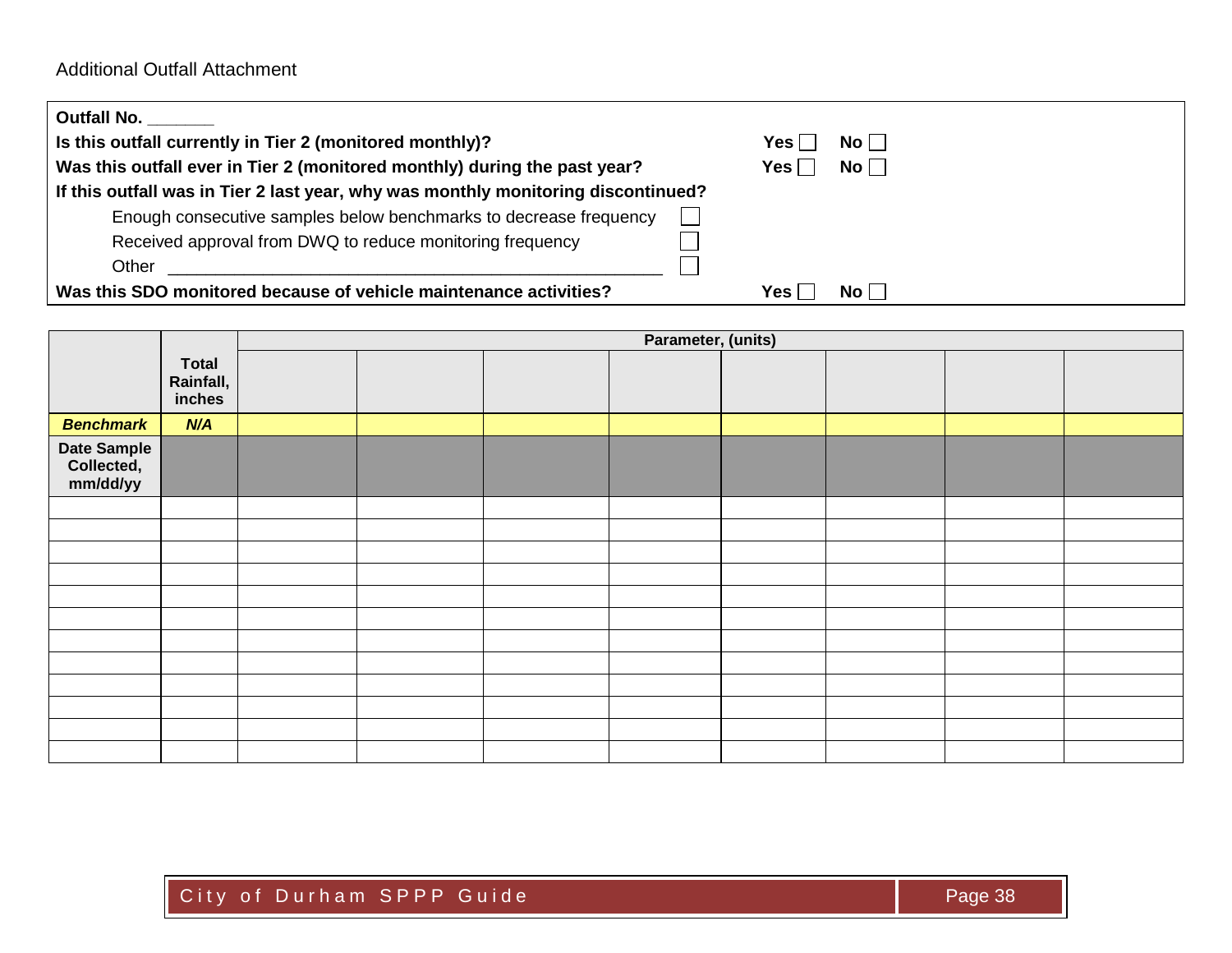"I certify, under penalty of law, that this document and all attachments were prepared under my direction or supervision in accordance with a system designed to assure that qualified personnel properly gather and evaluate the information submitted. Based on my inquiry of the person or persons who manage the system, or those persons directly responsible for gathering the information, the information submitted is, to the best of my knowledge and belief, true, accurate, and complete. I am aware that there are significant penalties for submitting false information, including the possibility of fines and imprisonment for knowing violations."

Signature \_\_\_\_\_\_\_\_\_\_\_\_\_\_\_\_\_\_\_\_\_\_\_\_\_\_\_\_\_\_\_\_\_\_\_\_\_\_\_\_\_\_\_\_\_\_\_\_\_\_ Date \_\_\_\_\_\_\_\_\_\_\_\_\_\_\_

## **For questions, contact your local Regional Office:**

#### **DWQ Regional Office Contact Information:**



| <b>ASHEVILLE REGIONAL OFFICE</b><br>2090 US Highway 70<br>Swannanoa, NC 28778<br>$(828)$ 296-4500    | <b>FAYETTEVILLE REGIONAL OFFICE</b><br>225 Green Street<br>Systel Building Suite 714<br>Fayetteville, NC 28301-5043<br>$(910)$ 433-3300 | <b>MOORESVILLE REGIONAL OFFICE</b><br>610 East Center Avenue/Suite 301<br>Mooresville, NC 28115<br>$(704)$ 663-1699 |
|------------------------------------------------------------------------------------------------------|-----------------------------------------------------------------------------------------------------------------------------------------|---------------------------------------------------------------------------------------------------------------------|
| <b>RALEIGH REGIONAL OFFICE</b><br>3800 Barrett Drive<br>Raleigh, NC 27609<br>$(919) 791 - 4200$      | <b>WASHINGTON REGIONAL OFFICE</b><br>943 Washington Square Mall<br>Washington, NC 27889<br>$(252)$ 946-6481                             | <b>WILMINGTON REGIONAL OFFICE</b><br>127 Cardinal Drive Extension<br>Wilmington, NC 28405-2845<br>$(910)$ 796-7215  |
| WINSTON-SALEM REGIONAL OFFICE<br>585 Waughtown Street<br>Winston-Salem, NC 27107<br>$(336)$ 771-5000 | <b>CENTRAL OFFICE</b><br>1617 Mail Service Center<br>Raleigh, NC 27699-1617<br>$(919)$ 807-6300                                         | "To preserve, protect<br>and enhance<br>North Carolina's water                                                      |

## City of Durham SPPP Guide Page 39